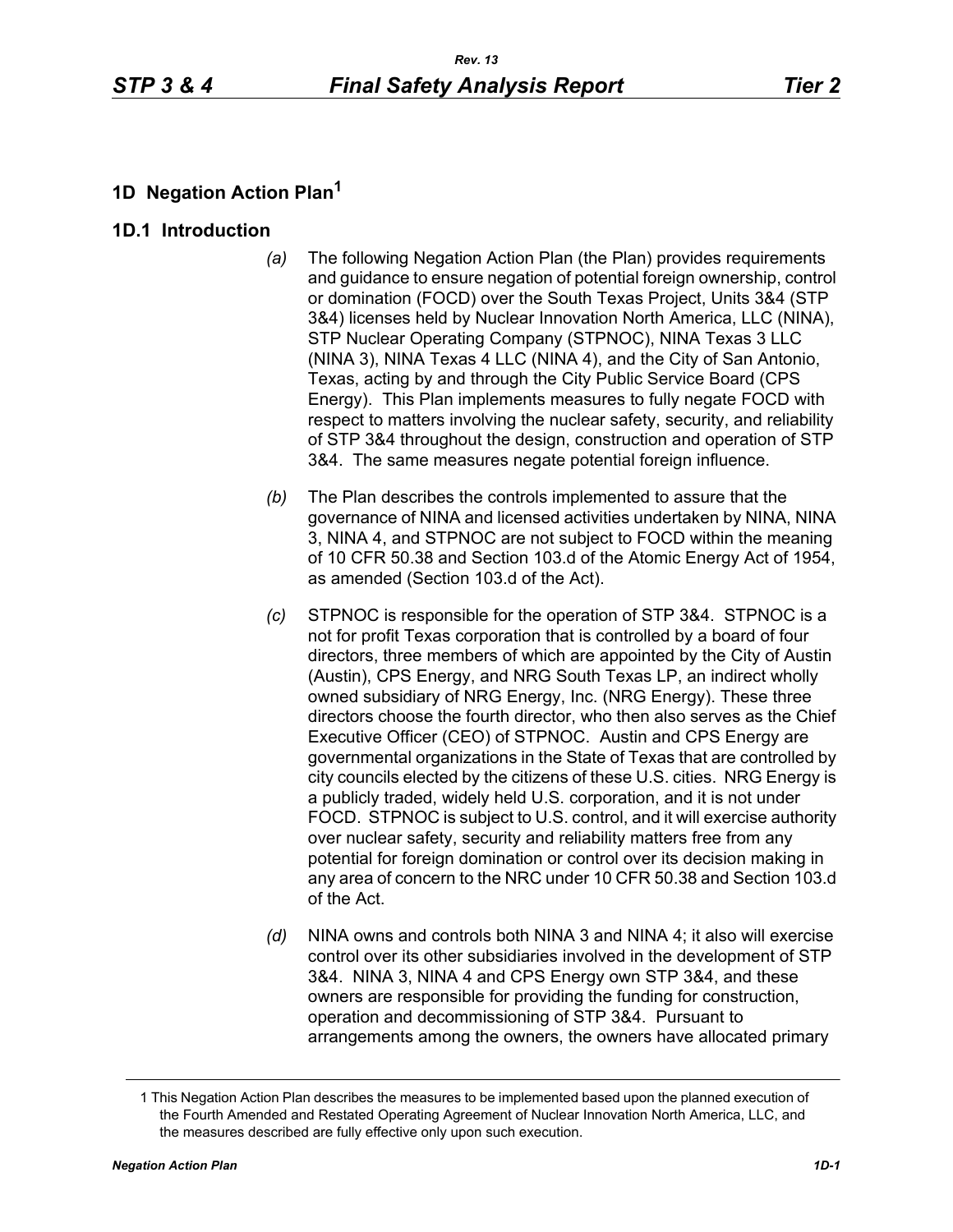responsibility for funding construction activities to NINA 3 and NINA 4. NINA is the lead applicant and lead licensee responsible for design and construction of each unit until the date on which the Commission makes a finding that acceptance criteria are met under 10 CFR 52.103(g) or allowing operation during an interim period under the combined license under 10 CFR 52.103(c), at which point STPNOC will be the lead licensee responsible for operations.

- *(e)* This Plan has been developed using the guidance provided by the NRC's "Final Standard Review Plan on Foreign Ownership, Control, or Domination," 64 FR 52355 (September 28, 1999) (FOCD SRP). Defense in depth is provided through a number of measures in order to ensure that there is U.S. control over matters relating to nuclear safety, security and reliability, including most significantly the NINA security programs and NINA safety programs, including Quality Assurance. These measures effectively negate the risk that NINA's foreign owned parent company or companies or foreign lenders might exercise control, domination, or influence over matters that are required to be under U.S. control pursuant to the terms of 10 CFR 50.38 and Section 103.d of the Act.
- *(f)* The negation measures are implemented primarily through the terms of the Fourth Amended and Restated Operating Agreement of Nuclear Innovation North America, LLC (the NINA LLC Agreement). Additional requirements and further details regarding implementation of the negation measures are included in this Plan.
- *(g)* The terms of the NINA LLC Agreement provide that a Security Committee of the NINA Board will be established not later than the first pouring of any safety related concrete for STP 3&4. The Security Committee has the exclusive right to exercise the Board's authority over the matters that are required to be under U.S. control. The Security Committee is made up of U.S. citizens, the majority of whom must be independent directors, who are not employed by NINA, its subsidiaries, its owners, or any of their affiliates. Until the Security Committee is established, the Chief Executive Officer (CEO) of NINA will perform the functions of the Security Committee, except the right to approve a new CEO. Because the Member Director appointed by NRG Energy controls 90% of the votes on the Board of Directors under the current ownership structure of NINA, the NRG Member Director controls the selection of the independent directors.
- *(h)* The governance measures implemented for NINA flow through to the actions of NINA 3 and NINA 4, pursuant to requirements imposed through the governance arrangements for these entities and their parent companies. These entities have adopted provisions to assure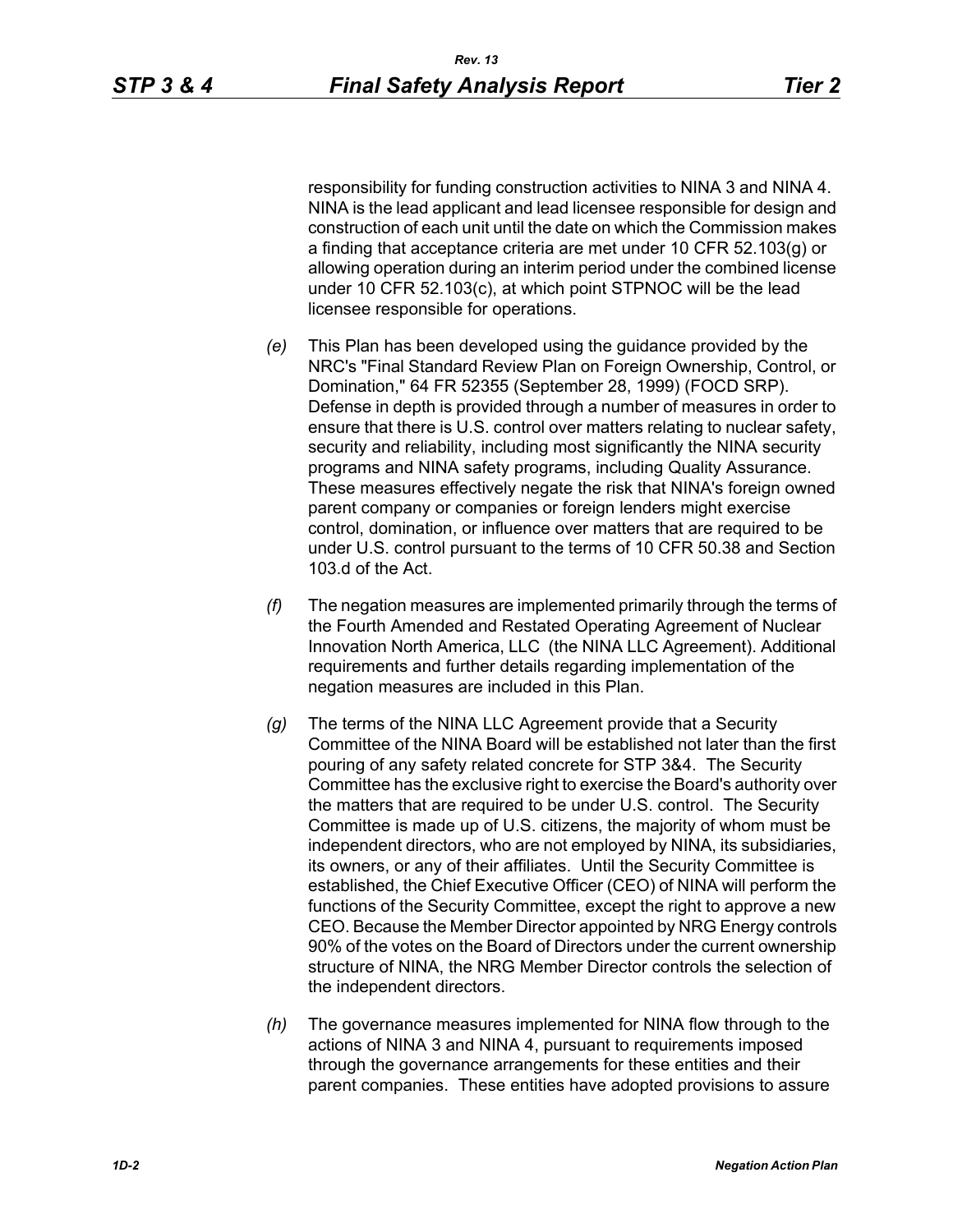that the NINA Security Committee exercises ultimate control and direction over matters required to be under U.S. control.

- *(i)* In addition, NINA will also establish a Nuclear Advisory Committee (NAC), prior to pouring any safety related concrete for STP 3&4. The NAC is made up of a group of independent U.S. citizens who are experienced in national security and nuclear safety matters. It provides an oversight function to advise NINA regarding its ongoing compliance with the FOCD restrictions imposed by U.S. law and NRC regulation. If necessary, the NAC can alert the U.S. Government regarding issues involving potential non-compliance with the applicable requirements.
- *(j)* NINA's security programs, including its Safeguards Information Program, assure that only authorized persons are provided access to security related information in accordance with applicable program requirements, and this Plan provides measures to assure that interpretation and implementation of those program requirements are administered under U.S. control. NINA does not possess or control access to restricted data or classified national security information. NINA is not aware of any personnel assigned to NINA (contract personnel, including employees loaned from STPNOC) that are currently maintaining security clearances that would authorize access to restricted data or classified national security information. To the extent that any NINA contract personnel may obtain security clearances in the future or that NINA may hire contract employees that maintain security clearances, such personnel would do so subject to the requirements of security programs controlled by their employer companies and not controlled by NINA. NINA will not interfere with the administration of such programs by other companies, and NINA will require that its personnel comply with all applicable requirements relating to such information.
- *(k)* Upon acceptance of this Plan, changes to this Plan may only be made upon the recommendation of NINA's CEO or upon the recommendation of STPNOC's CEO, and approval of the NINA Security Committee. However, any proposed change that would result in a decrease in the effectiveness of this Plan will not be implemented without the prior approval of the NRC. This Plan also will be subject to the reporting requirements applicable to the FSAR.
- *(l)* Certain FOCD negation measures described in this Plan have been implemented in the NINA LLC Agreement, because it provides for the governance of NINA. NINA will provide NRC with 30 days prior written notice before implementing any material changes to the FOCD negation measures in the NINA LLC Agreement.
- *(m)* NINA's CEO and Chief Nuclear Officer (CNO) have a special role in assuring that the requirements of this Plan are met, because they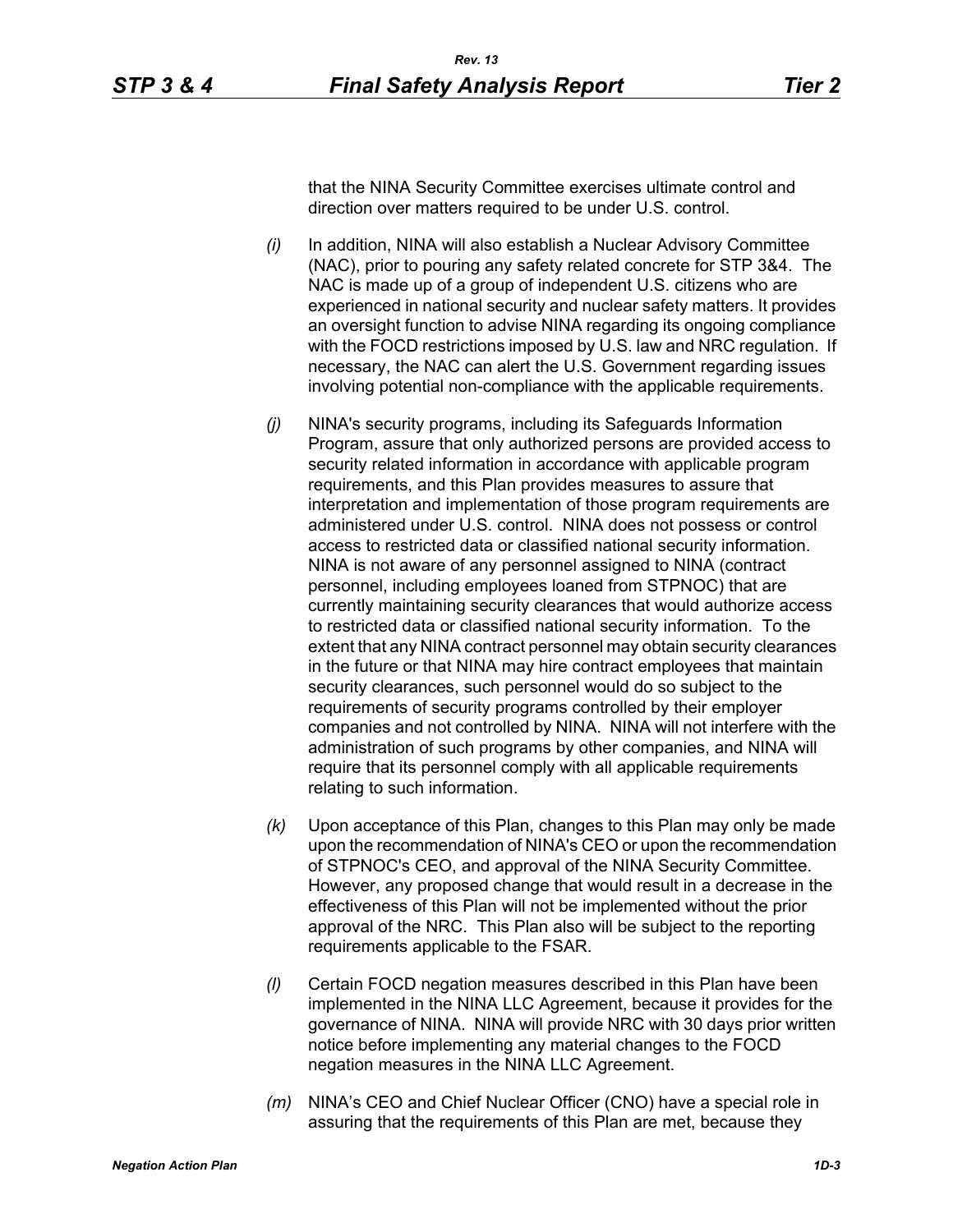interact with the NINA Board and its owners, and they oversee the entire STP 3&4 organization. As such, the CEO and CNO have the ability to identify potential FOCD issues involving both direct foreign owner contact at the Board level and indirect contacts that might be made throughout the organization. The CNO is responsible for the NINA Quality Assurance Program (QA Program) and Safeguards Information Program (SGI program), and as such, the CNO assures U.S. control of these programs. The NINA CEO is responsible for this Plan and may delegate roles and responsibilities to the CNO or other executive management personnel. During STP 3&4 operations, roles and responsibilities for assuring the effective implementation of this Plan may be delegated to the STPNOC CEO and STPNOC executive management team.

#### **1D.2 Governance of Nuclear Innovation North America, LLC**

- *(a)* NINA is a Delaware limited liability company. NINA is owned approximately 90% by the NRG Energy Member (NRG Member) of NINA, Texas Genco Holdings, Inc. (Texas Genco), a Texas corporation, and less than 10% by the Toshiba Member of NINA, Toshiba America Nuclear Energy Corporation (Toshiba America Nuclear), a Delaware corporation. NRG Energy, A Delaware corporation, owns 100% of the voting stock of Texas Genco. Toshiba America Nuclear is a wholly owned subsidiary of Toshiba America, Inc., a Delaware corporation, which is a wholly owned subsidiary of Toshiba Corporation, a Japanese corporation (together, with its U.S. subsidiaries, referred to as the Toshiba Companies). The Shaw Group Inc., a Louisiana corporation, has the right to acquire an ownership interest in NINA from NRG Energy, which would reduce NRG Energy's interest in NINA. The Shaw Group Inc. is publicly traded on the New York Stock Exchange. The exact percentage of potential ownership by The Shaw Group is variable, but as of January 1, 2012 it is estimated it would be less than 5%.
- *(b)* The Board of Directors of NINA is fully vested with and delegated with authority by the owners ("Members") to conduct the management of the NINA. The Board of Directors operates generally by majority or supermajority vote of the Member Directors, each of whom votes based upon the Member's ownership interests. As such, the NRG Energy Member Director with approximately 90% of the votes holds a majority and supermajority vote to decide most Board matters, including the selection of the CEO and the CNO of NINA, the members of the Security Committee, and the members of the Nuclear Advisory **Committee.**
- *(c)* Prior to the execution of the documents necessary to implement any proposed change of ownership of NINA that either individually, or when combined with prior changes, would result in a change in ownership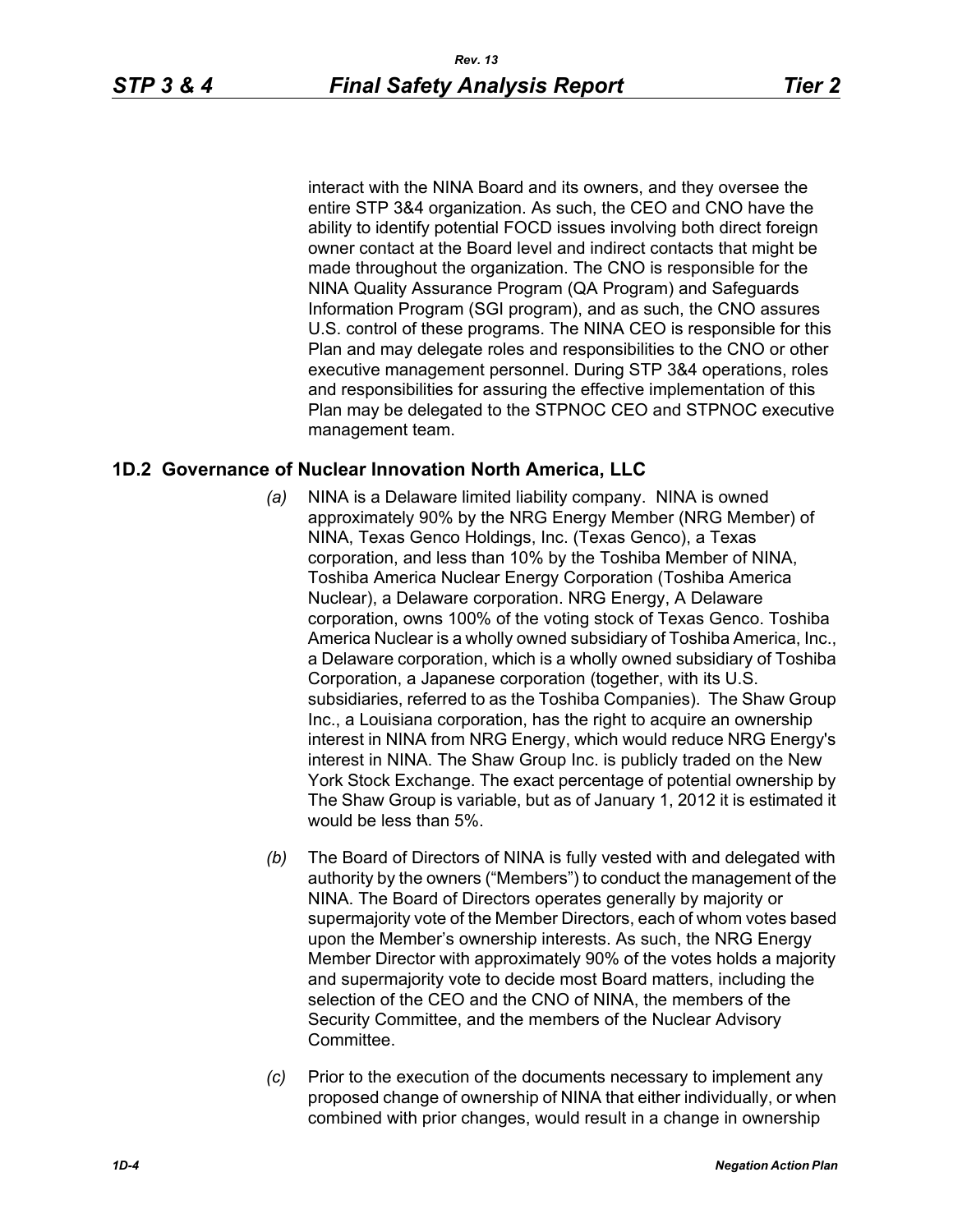greater than 5% of NINA, NINA shall provide complete information to the NRC regarding the proposed transaction and seek either an NRC threshold determination that no license transfer approval is required or NRC's prior written consent to a license transfer pursuant to 10 CFR 50.80.

*(d)* NINA will assure that at least 50% of the funding for any licensed construction activity is funded from U.S. sources whether through loans or through equity.

### **1D.2.1 NINA Board of Directors**

- *(a)* The business and affairs of NINA are and will be managed under the direction of a Board of Directors (Board), consisting of member appointed directors (Member Directors) including a director to act as Chairman, and two independent directors, who are selected and appointed by the Member Directors. The Chairman is selected by the Member Directors from among their number. The Chairman presides over the meetings of the Board, and otherwise fulfills the functions of the Chairman. The Chairman, and anyone acting for the Chairman, must be a U.S. citizen.
- *(b)* The NINA LLC Agreement provides that two independent directors, who must be U.S. citizens, are selected and appointed by the Member Directors. The independent directors are appointed for a one year term, ending January 31 of each calendar year. However, independent directors may be reappointed year after year. These directors are independent because they may not be officers or employees of NINA, any of its subsidiaries, any of its owners, or any of their affiliated companies. The independent directors and their immediate family members may not have a material relationship with NINA, its subsidiaries, or its parent companies, or their affiliates, such as by being an executive officer or employee, by receiving pension benefits or other compensation for prior service, or by being an executive officer of another company that receives significant revenue from NINA or its affiliates. In accordance with generally accepted practices, the independent directors may receive compensation from NINA for their services as directors.
- *(c)* If any independent director acquires any material ownership or other economic interest in NINA, its subsidiaries, its owners, or any of their affiliated companies, this will be reported to NINA and to the NRC. It is possible that the independent directors may have investment holdings such as in mutual funds or other similar types of pooled investments that themselves may make a wide range of investments that could include investments in issuances of NINA, its subsidiaries, its owners, or their affiliated companies. Given the impracticality of monitoring and/or limiting such investments, it is NINA's intention that such investments would not be considered "material." Direct holdings in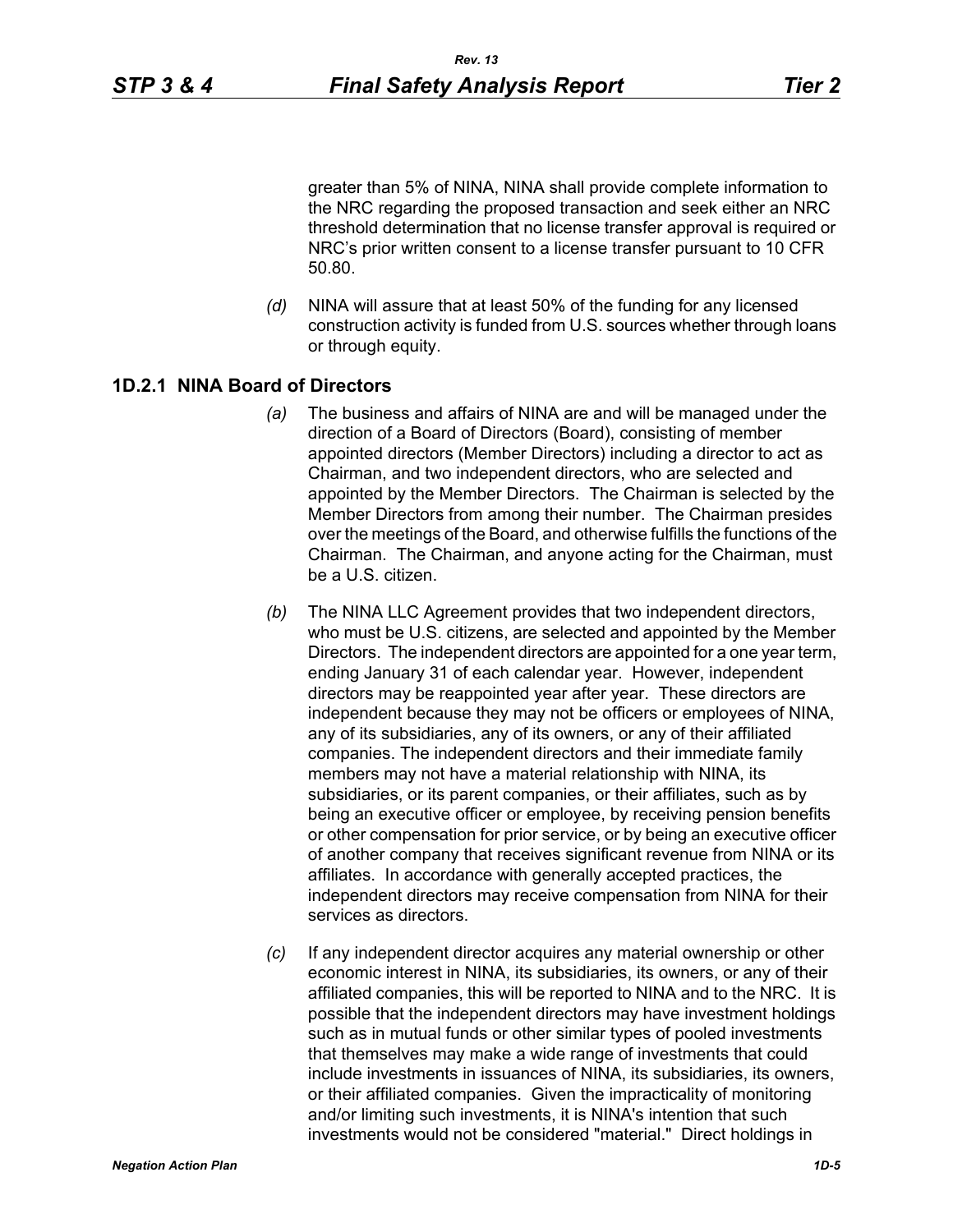securities, bonds or other issuances of NINA, its subsidiaries, its owners, or their affiliated companies would be considered material and reportable.

- *(d)* Significantly, the Chairman and the two independent U.S. citizen directors serve on a Security Committee, which has been assigned "exclusive authority" to vote upon and decide for the Board all matters coming before the Board that relate to nuclear safety, security or reliability. In addition, any matter that must be decided under U.S. control can be elevated to the Security Committee, and mechanisms have been established to provide for such matters to be elevated to the Security Committee when necessary. The details of this authority are described further below in Section 2.2 of this Plan.
- *(e)* The Board as a whole has been delegated authority to decide various matters, notwithstanding any delegations of authority to the CEO and other officers. Ordinarily, the Board as a whole would decide these matters which are listed in Section 5.1(a) of the NINA LLC Agreement. However, this reserved authority is itself subject and subordinate to the exclusive authority of the Security Committee. Thus, if U.S. control must be exercised over a Section 5.1(a) matter, such matter would be decided by the Security Committee. Pursuant to Section 5.1(c) of the NINA LLC Agreement, the Member Directors of NINA vote based upon their Member's ownership percentage of NINA. As such the NRG Energy Member Director casts approximately 90% of the votes and the Toshiba Member Director casts approximately 10% of the votes. Decisions are to be made by majority vote, except:
	- *(i)* the decisions listed in Section 5.1(d)(i), which require a 66 2/3% vote;
	- *(ii)* the decisions listed in Section 5.1(d)(ii), which require a 100% vote; and
	- *(iii)* the limited decisions listed in Section 5.1(d)(iii), which require an affirmative vote by the Toshiba Member Director (such as carrying on business other than that specified in the NINA LLC Operating Agreement or liquidating or dissolving the company).

Provided, however, that all decision-making by the NINA Board of Directors is subject to the delegated authority to the Security Committee.

*(f)* The Board may delegate authority to the CEO and other executive personnel of the company. It also benefits from the advice and oversight of the members of the Nuclear Advisory Committee, who have substantial expertise in national security and nuclear safety matters, the details of which are described further below in Section 2.4 of this Plan.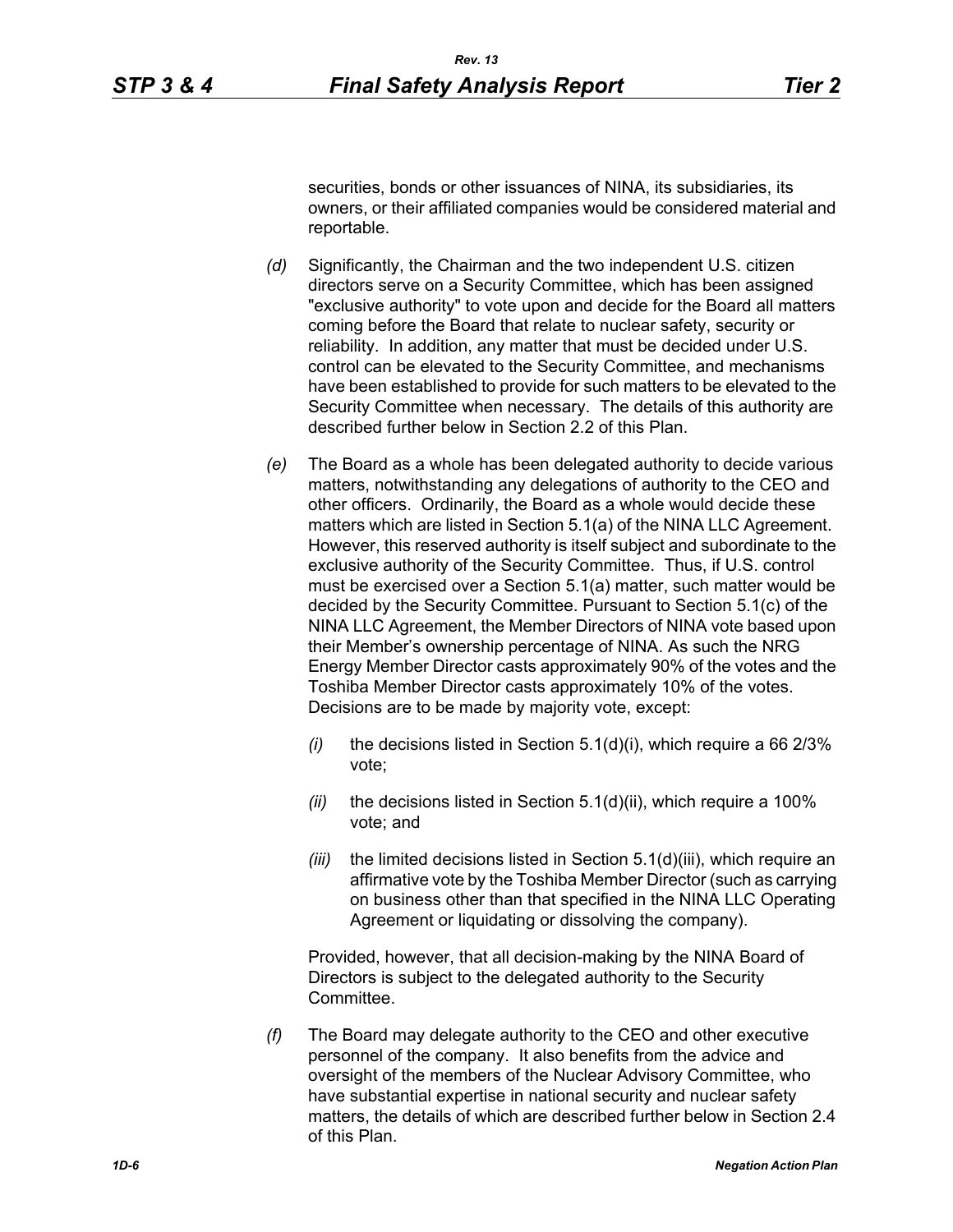## **1D.2.2 Security Committee**

- *(a)* The NINA LLC Agreement provides for a broad delegation of exclusive authority to the Security Committee, in order to assure that the U.S. citizen directors, including the Security Committee's majority of independent directors, have the ultimate authority to make the corporate decisions for NINA regarding: (1) any matter that is to be brought before the Board, where U.S. legal and regulatory requirements direct that the matter must be decided under U.S. control; or (2) any matter that ordinarily might be decided by corporate officers, but where there is a concern that decision making regarding the matter may be subject to foreign control or influence, and U.S. legal and regulatory requirements direct that the matter must be decided under U.S. control. In other words, the Security Committee itself has the authority to decide that a matter must be decided by the Security Committee. The Board and Security Committee delegate authority over the day to day management of the affairs of NINA to its executive personnel. However, as discussed further below, the NINA governance is structured to ensure that the required U.S. control over matters of safety, security and reliability is not circumvented by having suchissues decided without consultation with and oversight by the Security Committee, whenever necessary.
- *(b)* Section 5.1(e) of the NINA LLC Agreement provides that the Security Committee has and shall exercise the exclusive authority of the Board to vote and decide the following matters:
	- *(A)* Any matter that, in view of U.S. laws or regulations, requires or makes it reasonably necessary to assure U.S. control;
	- *(B)* Any matter relating to nuclear safety, security or reliability, including, but not limited to, the following matters:
		- (1) Implementation or compliance with any NRC generic letter, bulletin, order, confirmatory order or similar requirement issued by the NRC;
		- (2) Prevention or mitigation of a nuclear event or incident or the unauthorized release of radioactive material;
		- (3) Placement or restoration of the plant in a safe condition following any nuclear event or incident;
		- (4) Compliance with the Atomic Energy Act of 1954 (as in effect from time to time), the Energy Reorganization Act of 1974 (as in effect from time to time), or any NRC rule;
		- (5) The obtaining of, or compliance with, a specific license issued by the NRC and its technical specifications;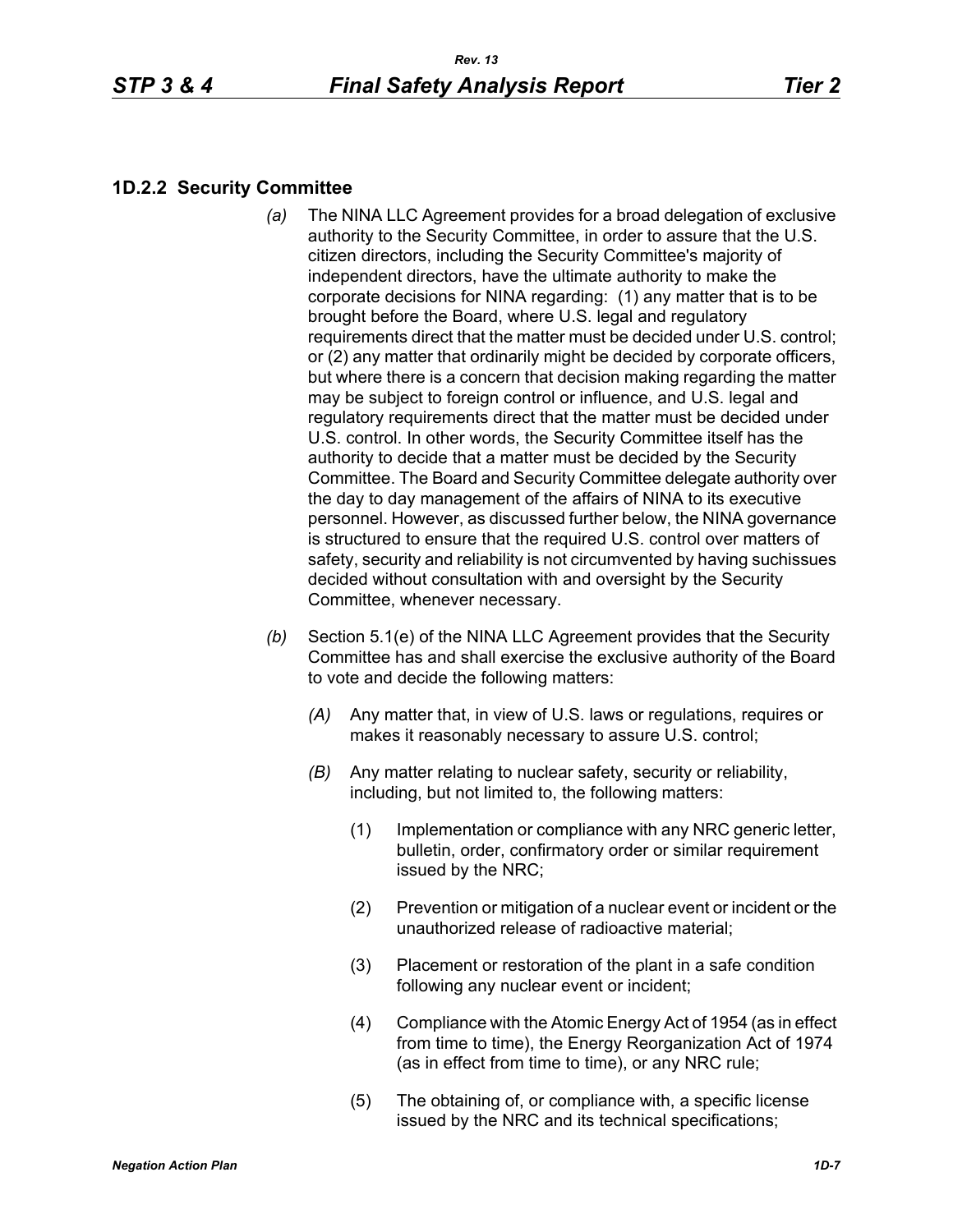- (6) Conformance with a specific Final Safety Analysis Report, or other licensing basis document; and
- (7) Implementation of security plans and procedures, control of security information, control of special nuclear material, administration of access to controlled security information, and compliance with government clearance requirements regarding access to restricted data;
- *(C)* Any other issue reasonably determined by a majority of the members of the Security Committee in office, in their prudent exercise of discretion, to be an exigent nuclear safety, security or reliability issue; and
- *(D)* Appointment of any successor CEO of the Company and Chief Nuclear Officer of the Company, in each case as nominated by the Board.
- *(c)* The provisions of Section 5.1(e)(ii)(C) make clear that this broad authority includes the authority for the Security Committee to decide that a matter involves an issue that must be decided under U.S. control and therefore must be brought before and decided by the Security **Committee**
- *(d)* In order to assure that control would be exercised by U.S. citizens who are independent from any foreign entities, Section 5.1(e)(iii) of the NINA LLC Agreement provides that the attendance and participation of the two independent U.S. citizen directors is required to constitute the required quorum for the Security Committee to conduct business.
- *(e)* The ordinary affairs of NINA are managed day to day by the company's executive personnel and managers and supervisors. The Board and the Security Committee have delegated authority to the company's executive personnel, but such delegation is subject to limitations including the ultimate authority of the Board and the Security Committee to make decisions for NINA when necessary. In order to assure that such day to day issues do not fall subject to FOCD in a way that would circumvent the intended U.S. control and authority of the Security Committee, the NINA LLC Agreement provides for a variety of mechanisms by which such issues could be raised and put before the Security Committee, if necessary. Section 5.1.(e)(iv) of the NINA LLC Agreement provides that a Special Meeting of the Security Committee shall be conducted where a request is made that a matter be considered by the Security Committee. Such a request (requiring a Special Meeting for consideration of the matter) may be made by: (A) the CEO; (B) any member of the Security Committee; (C) the NAC; or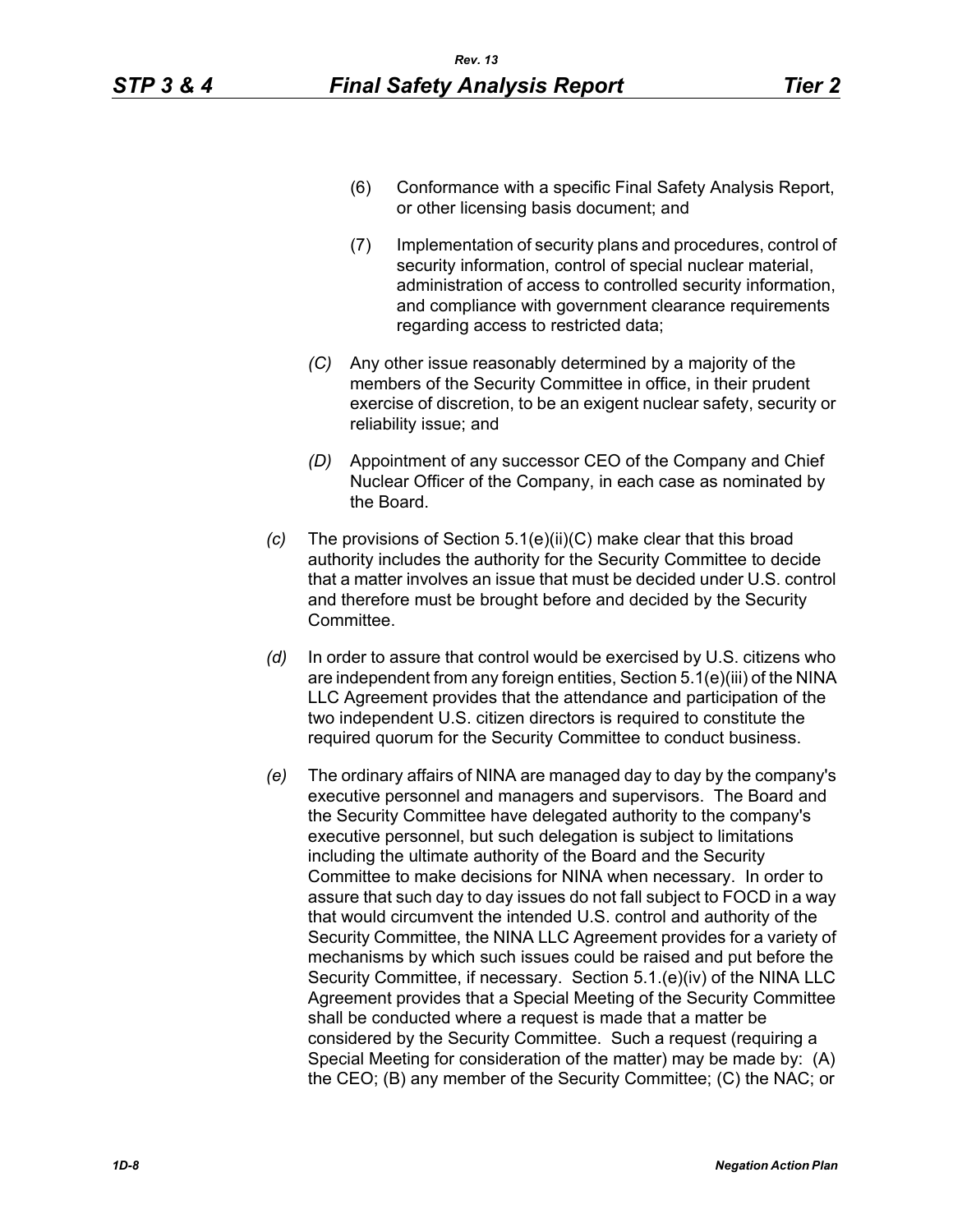(D) the Board. The Security Committee is required to promptly resolve any issues referred in this manner.

- *(f)* Thus, if a circumstance were to arise where an officer or manager had questions about potential foreign control, domination or influence over a matter, the issue could simply be raised within the NINA organization for further review and consideration. Ultimately, the CEO would be in a position to assess whether the matter was being properly decided free from any inappropriate foreign control, domination or influence, or if the concern should be referred so that the matter would be brought before the Security Committee. The CEO's role in this regard is described further below in Section 2.3. In any event, any person involved in the licensing, design, construction or operation of STP 3&4 (or STP 1&2) may raise a concern regarding any potential FOCD issue. Such a concern may be raised in any manner in which a safety concern may be raised (*e.g.*, supervisor, manager, Corrective Action Program, Employee Concerns Program, or NRC). If any person is not satisfied with the resolution of an FOCD concern that is not referred to the Security Committee, that person may raise the issue directly to one or more members of the Security Committee. If any member of the Security Committee agrees that the issue should be brought before the Security Committee, a Special Meeting is required.
- *(g)* In order to underscore the special role undertaken by the Security Committee, the NINA LLC Agreement provides that each member execute a certificate acknowledging the protective measures undertaken by NINA, as reflected in this Plan. The certificate provides as follows:

By execution of this Certificate, I acknowledge the protective measures that have been taken by Nuclear Innovation North America LLC ("NINA") through adoption and implementation of the provisions of Section 5.1(e) of its Fourth Amended and Restated Limited Liability Company Agreement ("Agreement"), in order to protect against and negate the potential of any foreign ownership, control or domination of NINA within the meaning of 10 CFR 50.38 and Section 103.d of the Atomic Energy Act of 1954, as amended.

I further acknowledge that the United States Government has placed its reliance on me as a United States citizen to exercise all of the responsibilities provided for in Section 5.1(e) of the Agreement; to assure that members of the NINA Board of Directors, the officers of NINA, and the employees of NINA comply with the provisions of Section 5.1(e) of the Agreement; and to assure that the Nuclear Regulatory Commission is advised of any violation of, attempt to violate, or attempt to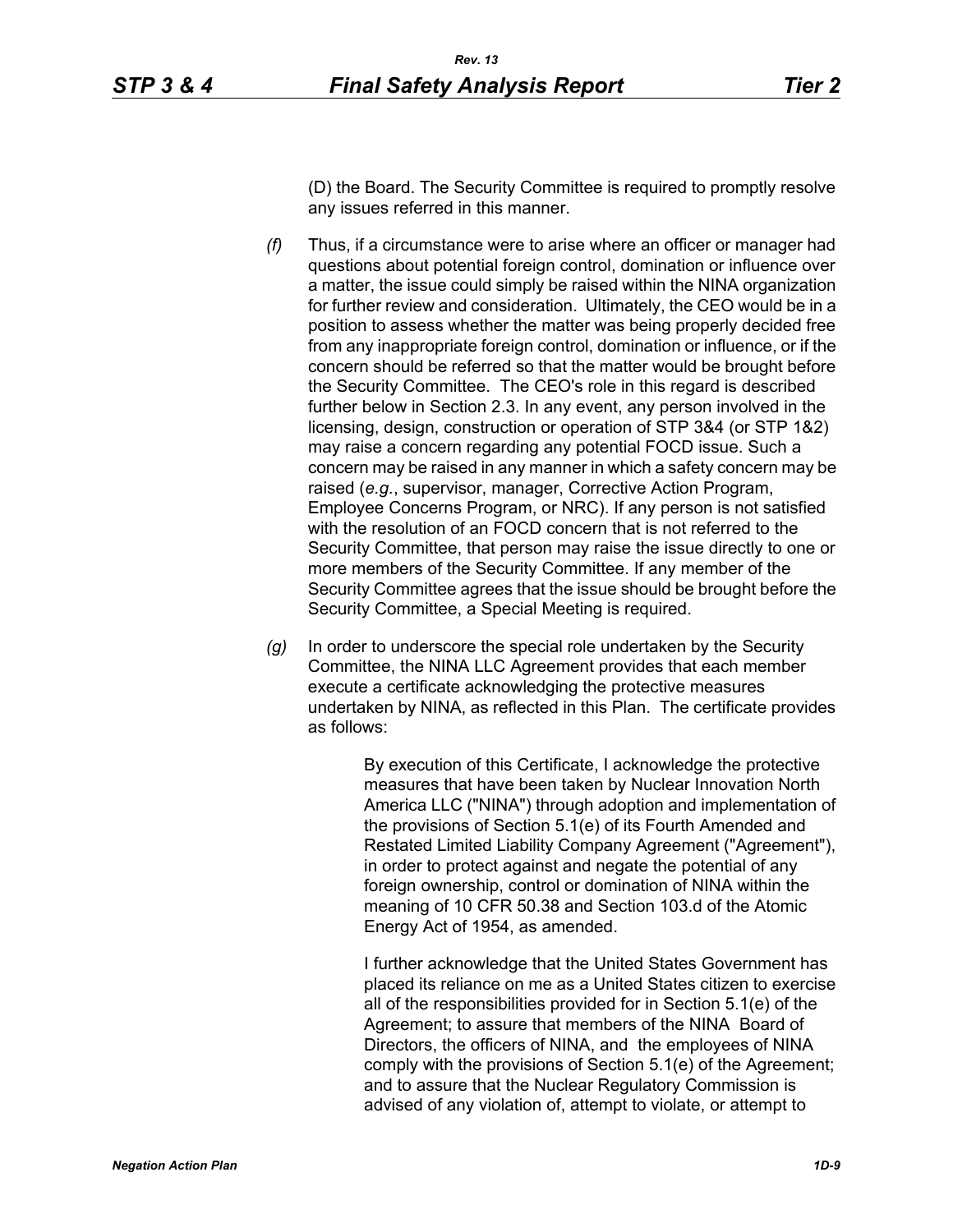circumvent any of the provisions of Section 5.1(e) of the Agreement, of which I am aware.

As noted in Section 1.D.2.2(a) of this Plan above, Section 5.1(e) of the NINA LLC Agreement provides for U.S. control over the nuclear safety, security, and reliability issues that are required to be under U.S. control. Thus, this Certificate assures the U.S. Government that each individual has responsibility for compliance with these requirements.

*(h)* In order to underscore the special role of the CEO and CNO in assisting the Security Committee, the NINA LLC Agreement provides that the CEO execute a certificate acknowledging the protective measures undertaken by NINA, as reflected in this Plan. The certificate provides as follows:

> By execution of this Certificate, I acknowledge the protective measures that have been taken by Nuclear Innovation North America LLCC (NINA) through adoption and implementation of the provisions of Section 5.1(e) of its Fourth Amended and Restated Limited Liability Company Agreement ("Agreement"), in order to protect against and negate the potential of any foreign ownership, control or domination of NINA within the meaning of Section 103 of the Atomic Energy Act of 1954, as amended.

> I further acknowledge that I have a special role to assist in assuring that the Security Committee is able to fulfill its responsibilities in accordance with Section 5.1(e) of the Agreement, and acknowledge that the United States Government has placed its reliance on me as a United States citizen to exercise my best efforts to refer matters for consideration by the Security Committee, as necessary and appropriate, so that the Security Committee can exercise all of the responsibilities provided for in Section 5.1(e) of the Agreement; to assure that members of the NINA Board of Directors, the officers of NINA, and the employees of NINA comply with the provisions of the Section 5.1(e) of the Agreement; and to assure that the Nuclear Regulatory Commission is advised of any violation of, attempt to violate, or attempt to circumvent any of the provisions of Section 5.1(e) of the Agreement, of which I am aware.

*(i)* Until the Security Committee is established, the CEO will perform the functions of the Security Committee, except the authority to approve a new CEO. In order to underscore the interim role of the CEO in performing the functions of the Security Committee, the NINA LLC Agreement provides that the CEO execute a certificate acknowledging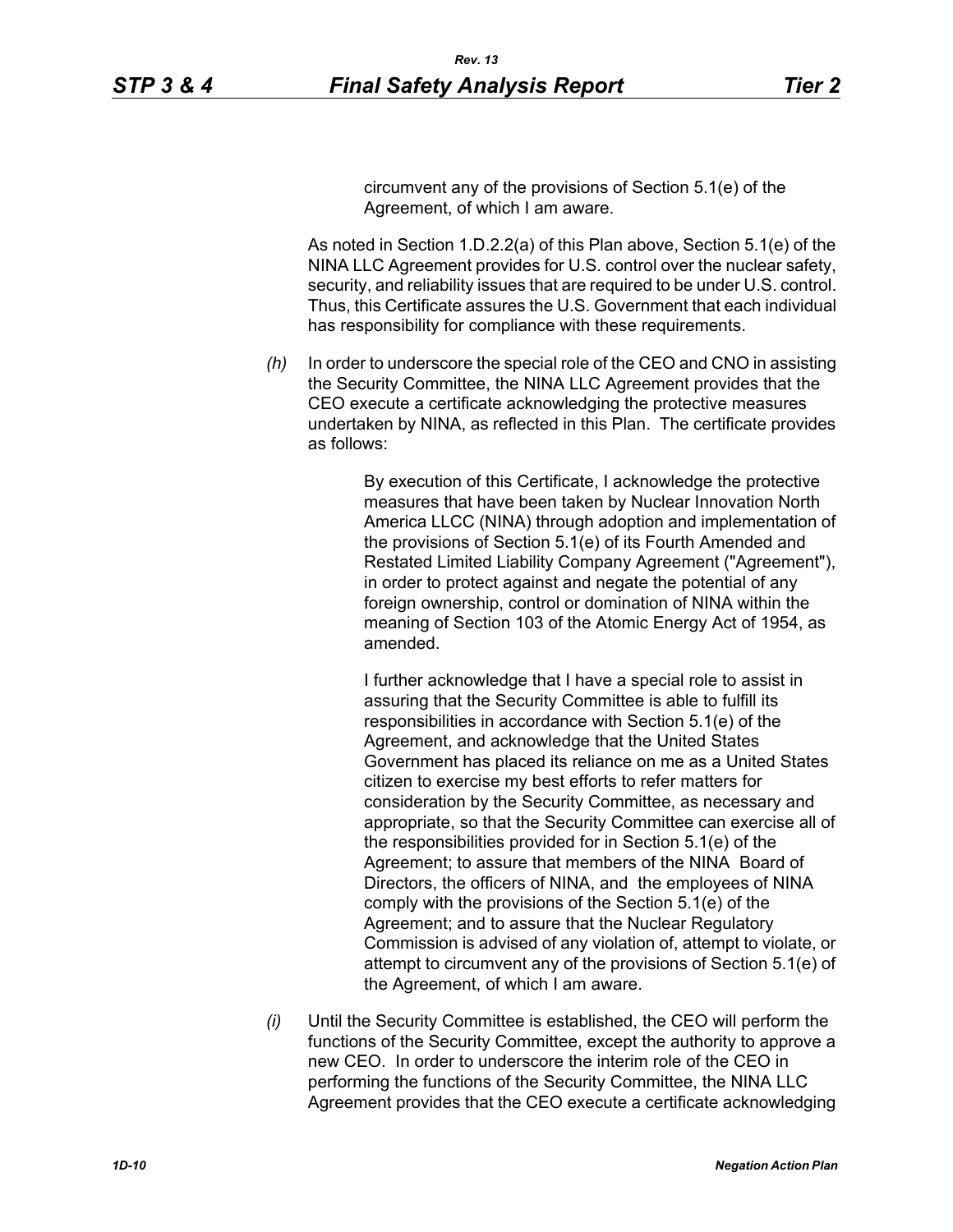the protective measures undertaken by NINA, as reflected in this Plan. The certificate provides as follows:

> By execution of this Certificate, I acknowledge the protective measures that have been taken by Nuclear Innovation North America LLCC (NINA) through adoption and implementation of the provisions of Section 5.1(e) of its Fourth Amended and Restated Limited Liability Company Agreement ("Agreement"), in order to protect against and negate the potential of any foreign ownership, control or domination of NINA within the meaning of Section 103 of the Atomic Energy Act of 1954, as amended. In particular, until the two (2) independent Directors are appointed to form the Security Committee, the Chief Executive shall exercise the authority of the Security Committee, except for the authority provided for in Section 5.1(d)(ii)(D) which shall be exercised by the Chairman.

> I further acknowledge that the United States Government has placed its reliance on me as a United States citizen to exercise all of the responsibilities provided for in Section 5.1(e) of the Agreement; to assure that members of the NINA Board of Directors, the officers of NINA, and the employees of NINA comply with the provisions of Section 5.1(e) of the Agreement; and to assure that the Nuclear Regulatory Commission is advised of any violation of, attempt to violate, or attempt to circumvent any of the provisions of Section 5.1(e) of the Agreement, of which I am aware.

*(j)* The Security Committee has the authority to conduct audits to ensure that there is no inappropriate foreign control. This includes the authority to obtain direct access to any employee or contractor personnel involved in the licensing, design, construction and/or operation of STP 3&4.

#### **1D.2.3 Executive Personnel of NINA**

- *(a)* The CEO of NINA is nominated by NRG Energy, and the Chief Financial Officer is nominated by Toshiba America Nuclear Energy. Given the approximately 90% ownership of NINA by NRG Energy, the NRG Energy Member of the Board of Directors controls the selection of all other officers of NINA. Both the CEO and CNO of NINA must be approved by the Security Committee in accordance with Section 5.1(f) of the NINA LLC Agreement. The NINA CEO, and anyone acting for the NINA CEO, must be a U.S. citizen. The NINA CNO also must be a U.S. citizen.
- *(b)* Section 5.2 of the NINA LLC Agreement provides that, subject to the control of the Board, the CEO and other Executive Personnel shall "have such authority and perform such duties as the Board may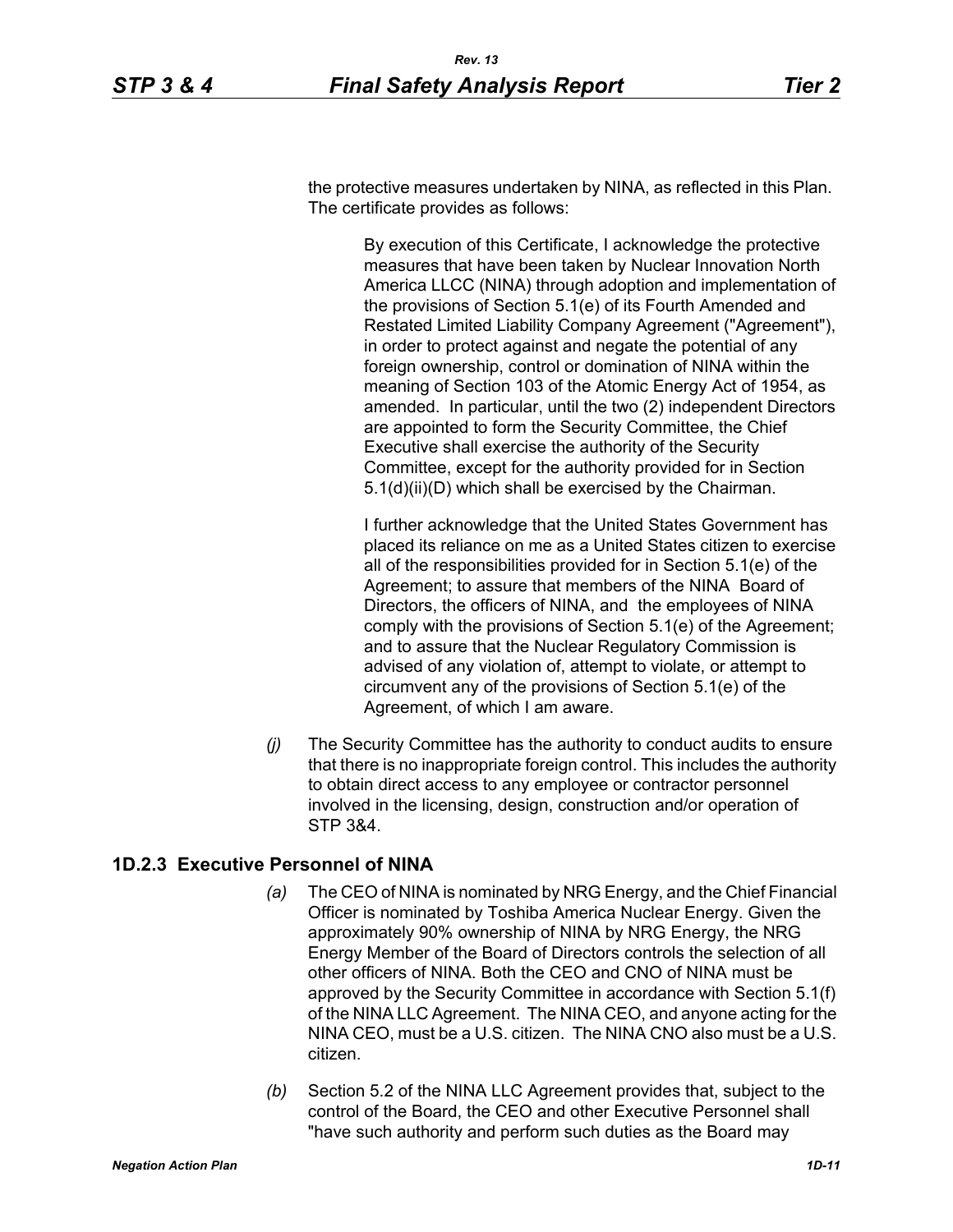delegate to them." To the extent authority regarding the affairs of NINA is further delegated by the Board to the CEO and other executive personnel, the CEO assures that U.S. control is maintained over nuclear safety, security and reliability issues.

- *(c)* NINA programs governing security issues, safeguards information, or access to security information are overseen by U.S. citizen managers who report to the CEO. Access and participation in these programs by foreign persons would be permitted only in full compliance with all program requirements. Oversight of these programs and determinations regarding such requirements are and will be subject to U.S. authority and control, because the CEO exercises management authority over such programs, subject only to the ultimate authority of the Security Committee.
- *(d)* In addition, the CNO ensures U.S. control and oversight of nuclear safety issues through control of the Quality Assurance (QA) Program. The VP Oversight reports directly to and is responsible to the CEO. Through QA audits NINA assures that contractors and subcontractors to it and its subsidiaries conduct nuclear safety related activities in accordance with the QA Program, without regard to whether such activities are undertaken by U.S. citizens or by foreign persons, and without regard to whether such activities are performed within the United States or in another country. The requirements of the QA Program assure that all activities are performed consistent with U.S. requirements imposed upon a licensee or applicant for a license. The QA Program also governs activities internal to NINA and its subsidiaries or affiliates. As such, overall control of the QA Program and imposition of QA Program requirements as required by U.S. law and regulation assures that ultimate U.S. control over nuclear safety is maintained without regard to where activities are performed or who performs them.
- *(e)* In the event that any foreign control, domination or influence may be exercised with the potential to disrupt this U.S. control over nuclear safety, security and reliability issues, the NINA CEO would assure U.S. control by taking one or more of the following actions: (1) raising the U.S. control issue with the foreign persons involved and resolving the matter to the satisfaction of the CEO; (2) consulting with the NAC to obtain advice regarding whether or not U.S. control is required and, if so, regarding the appropriate options to consider for resolving the matter consistent with the requirements of the U.S. government; and (3) referring the matter for resolution by the Security Committee. If a matter is referred to the Security Committee by the NAC or the CEO, Section 5.1(e)(iv) of the NINA LLC Agreement requires that the Security Committee conduct a Special Meeting to consider the matter. It is expected that the Security Committee would first decide whether or not the matter is one that must be decided under U.S. control and, if so, the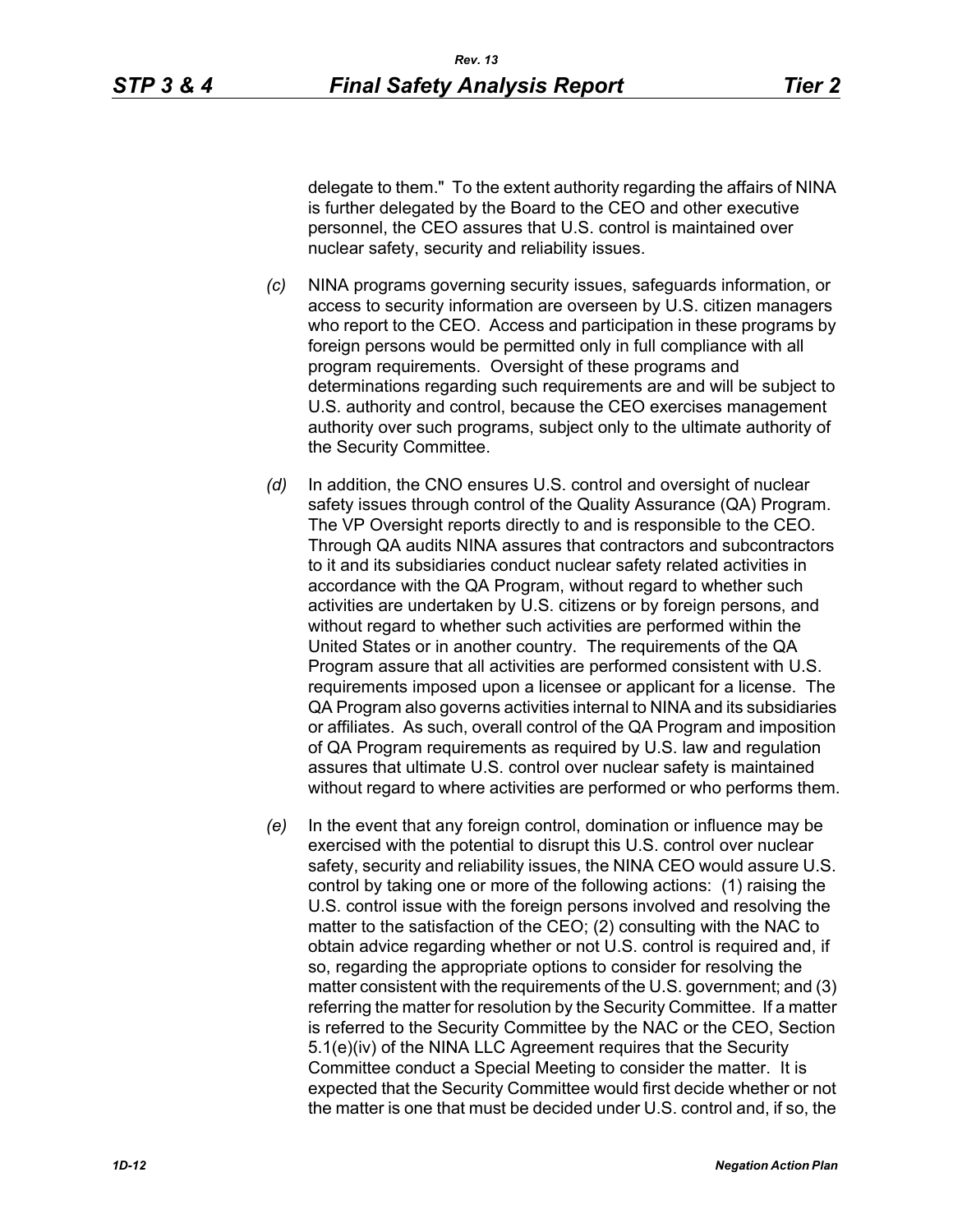Security Committee would vote and decide the matter for the NINA Board.

- *(f)* NINA is not aware of any NINA personnel who currently maintain security clearances with the U.S. government, authorizing their access to classified national security information. It is possible that, in the future, NINA may retain services from contract personnel who obtain or maintain security clearances. However, any such security clearances would be maintained through other companies, which maintain and control their programs to assure compliance with applicable U.S. security requirements and restrict access to such information to only those persons who have been specifically cleared by the U.S. government. The actions of the personnel involved and possession and control of such classified information would be controlled by such other companies and their applicable programs. These programs would not be controlled by NINA, but rather the companies that control these programs would be subject to ongoing oversight by the U.S. government regarding control of these programs free from foreign control, domination or influence. NINA will assure that its personnel comply with all applicable requirements, and it will not provide any directions to its personnel that conflict with their applicable obligations to other companies and their programs regarding such classified information.
- *(g)* In the future, if it becomes necessary or desirable for NINA to maintain its own independent Facility Security Clearance for purposes of governing security clearances to be issued to NINA personnel, NINA would undergo appropriate security reviews prior to being given control (as a corporation) over restricted data or classified national security information. NINA would comply with the requirements of the National Industrial Security Operating Manual, DoD 5220.22-M (February 28, 2006), including the specific applicable requirements relating to foreign ownership, control and influence (FOCI) and submission of the required "Certificate Regarding Foreign Interests" using Standard Form 328 (SF 328). Currently, however, NINA does not exercise any control over access to restricted data or classified national security information.

#### **1D.2.4 Nuclear Advisory Committee**

*(a)* NINA has provided for a Nuclear Advisory Committee ("NAC") pursuant to Section 5.1(f) of the NINA LLC Agreement. The NAC will be established prior to any pouring of safety related concrete for STP 3 & 4. The NAC members serve in a non-voting capacity to provide transparency to the NRC and other U.S. governmental authorities regarding FOCD matters impacting NINA. The NAC members serve two year terms and may be reappointed by the Board. Since NRG Energy owns approximately 90% of NINA, the NRG Energy Member of the Board controls the selection and reappointment of the members of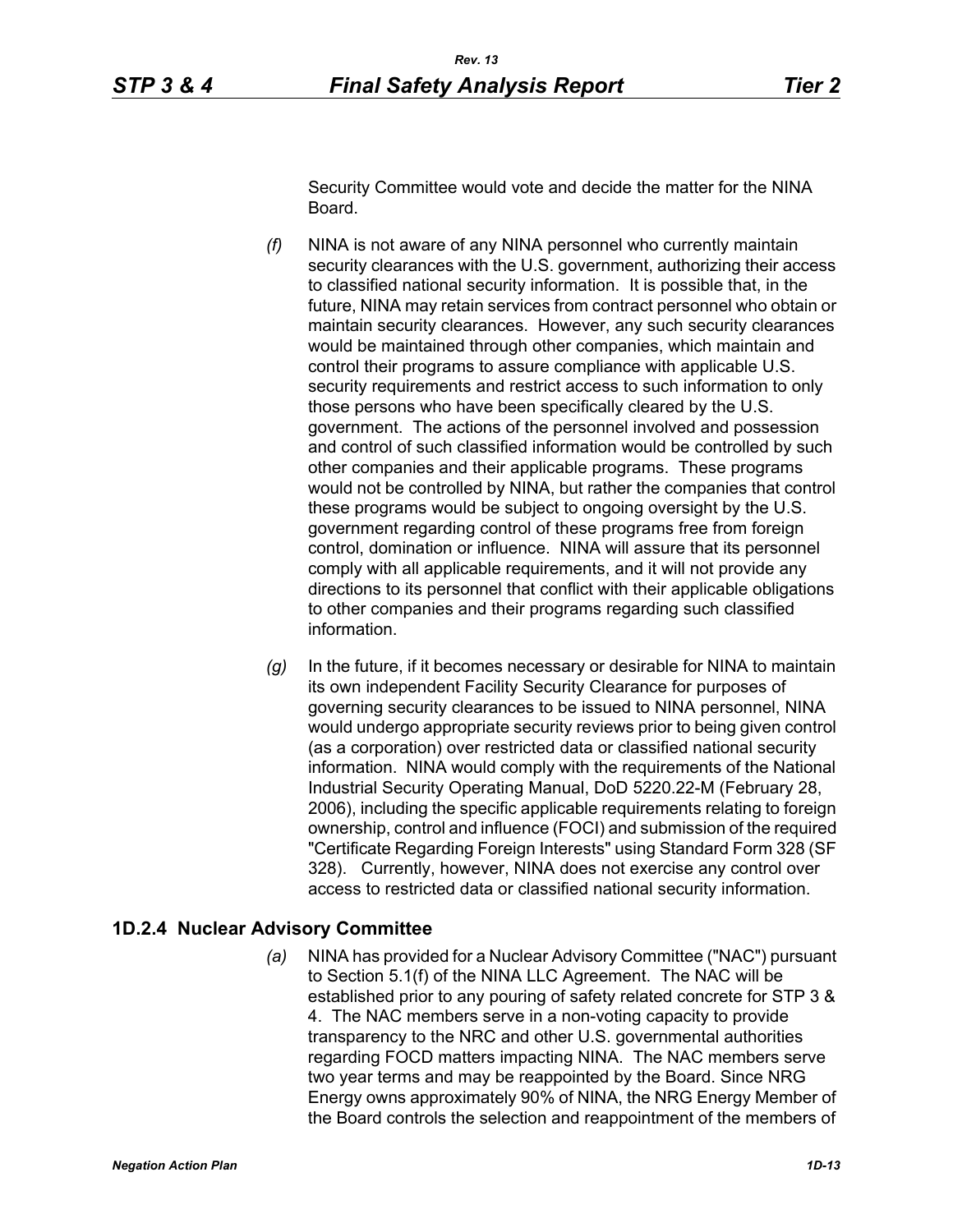the NAC. In addition to routine advice to NINA and/or STPNOC (*e.g.*, during operations), the NAC members prepare an annual report to the Board advising on whether NINA is subject to FOCD and whether the Security Committee has been able to exercise its decision-making authority. The NAC also advises whether additional measures should be taken to ensure that NINA and its subsidiaries are in compliance with U.S. laws and regulations regarding FOCD. The CNO shall assure that copies of these reports are submitted to the U.S. Nuclear Regulatory Commission.

- *(b)* NINA will adopt a Charter for the NAC, and the Charter itself will be reviewed from time to time to include revisions and improvements upon the advice of the NAC. The principal purposes of the NAC are to:
	- Provide transparency to the U.S. Nuclear Regulatory Commission and other U.S. government authorities regarding the implementation of the provisions of Section 5.1(e) of the NINA LLC Agreement providing for authority of the Security Committee over certain matters in order to protect against and negate the potential for any foreign ownership, control or domination of NINA within the within the meaning of 10 CFR 50.38 and Section 103.d of the Act. This includes not only NINA's activities as the licensee responsible for construction, but also the activities of NINA 3 and NINA 4 as owner licensees, including the role of NINA 3 and NINA 4 with respect to the activities of STPNOC as the operating licensee.
	- **Advise and make recommendations to the Board whether** measures additional to those already in place should be taken to ensure that: (i) NINA is in compliance with U.S. laws and regulations regarding foreign ownership, control, domination or influence including those related to non-proliferation and fuel cycle matters, and (ii) action by a foreign government or foreign corporation could not adversely affect or interfere with the reliable and safe operations of the nuclear assets of NINA, its subsidiaries, and affiliates ("(i)" and "(ii)" collectively, the "FOCD Matters"), and to provide reports and supporting documentation to the Board relating to such FOCD Matters on at least an annual basis, no later than November 30 of each year. A copy of this report is also provided to the CEO of STPNOC.
- *(c)* The NAC provides ongoing independent assessment of FOCD matters and provides advice to the CEO and the Board regarding FOCD matters. The NAC is available for consultations with the NINA CEO, the STPNOC CEO, or the NINA Security Committee members at any time. However, the NAC also conducts regularly scheduled meetings not less frequently than quarterly. On an ongoing basis, the NAC will report any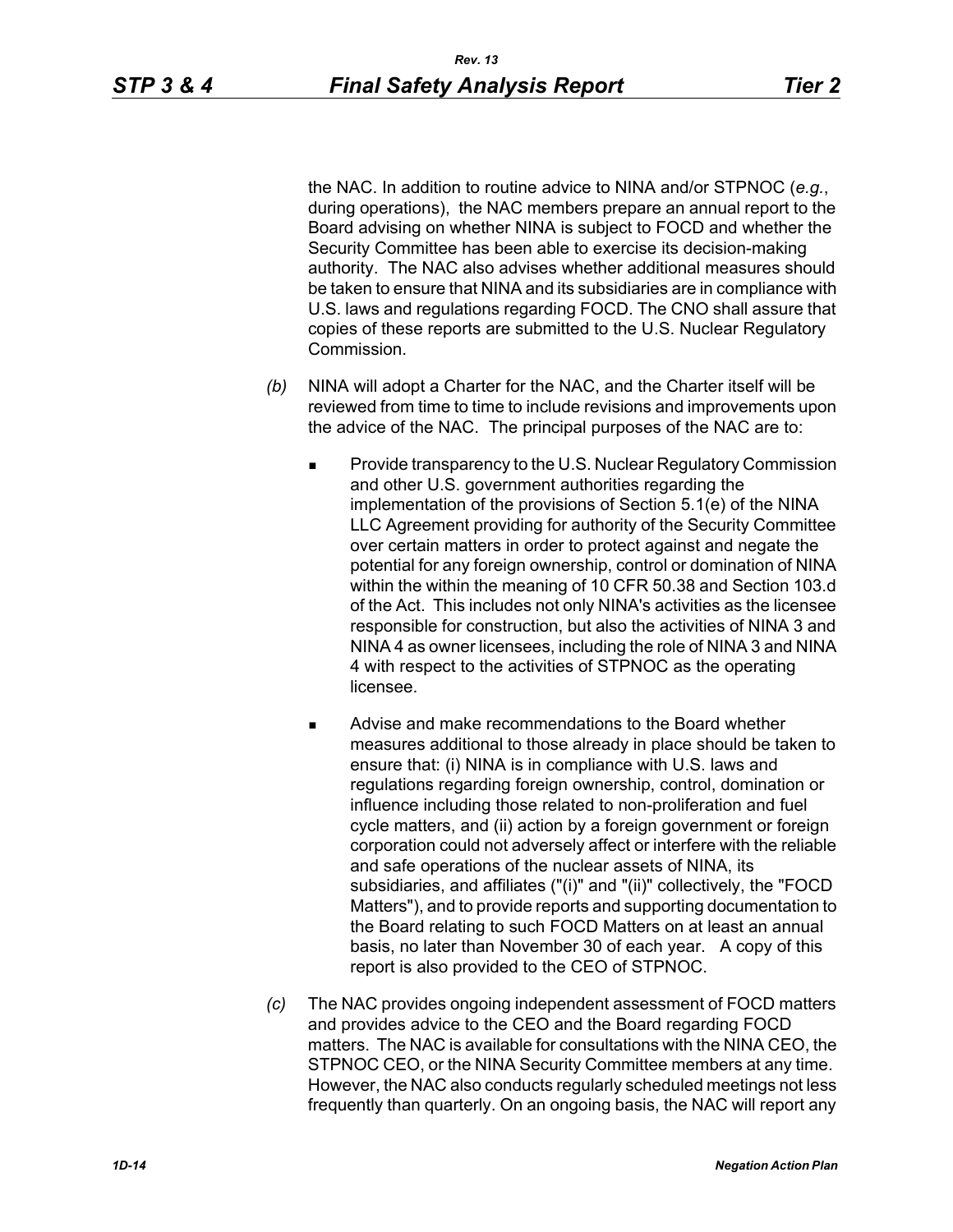concerns regarding FOCD matters to the CEO and Security Committee in a timely manner.

*(d)* The NAC members are selected based upon their having substantial expertise in security and nuclear safety matters and ability to serve as a valuable resource to NINA and its senior management in assuring compliance with FOCD requirements.

#### **1D.2.5 NINA's Role as Licensee Responsible for Design and Construction**

- *(a)* NINA will be the licensee responsible for the design and construction of STP 3 & 4, which will be owned by CPS, NINA 3, and NINA 4. NINA 3 and NINA 4 are entities that are and will be owned and controlled by NINA through its intermediary holding company subsidiaries.
- *(b)* NINA will perform its role pursuant to a licensing, design and construction services agreement with NINA 3 and NINA 4. The licensing, design and construction services agreement will clearly delineate NINA's authority with respect to design and construction, the authority of NINA 3 and NINA 4 with respect to financial decisions, and the obligation of NINA 3 and NINA 4 to pay for the costs of construction. Significantly, these terms will make clear that NINA, as the licensee responsible for design and construction, will have sole authority to make all decisions and to take all actions necessary or useful, with respect to, *inter alia,* the following:

Any matter relating to nuclear safety, security or reliability, including, but not limited to, the following matters:

- (i) Implementation or compliance with any NRC generic letter, bulletin, order, confirmatory order or similar requirement issued by the NRC;
- (ii) Prevention or mitigation of a nuclear event or incident or the unauthorized release of radioactive material;
- (iii) Placement or restoration of the plant in a safe condition following any nuclear event or incident;
- (iv) Compliance with the Atomic Energy Act of 1954 (as in effect from time to time), the Energy Reorganization Act of 1974 (as in effect from time to time), or any NRC rule;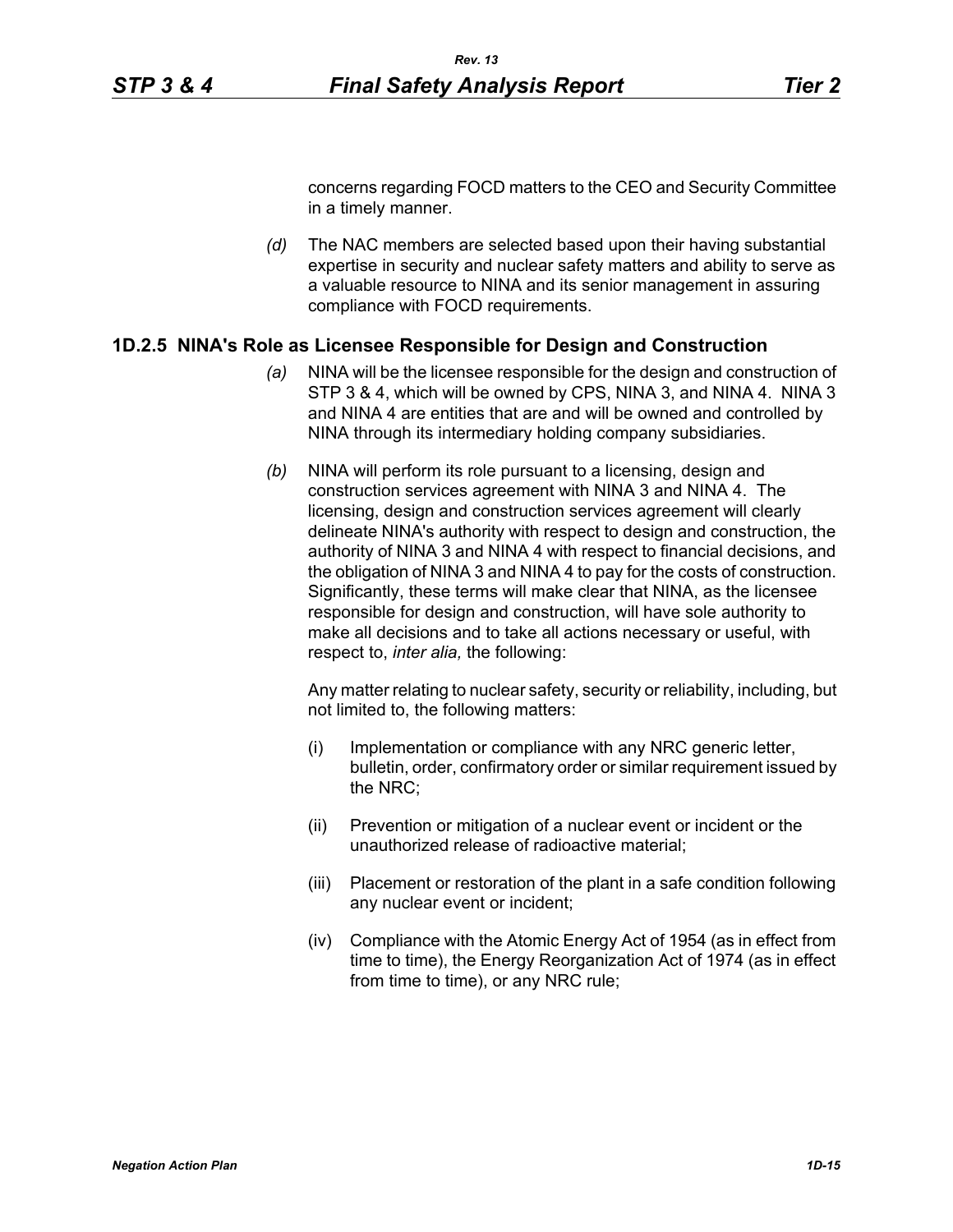- (v) The obtaining of, or compliance with, a specific license issued by the NRC and its technical specifications;
- (vi) Conformance with a specific Final Safety Analysis Report, or other licensing basis document; and
- (vii) Implementation of security plans and procedures, control of security information, control of special nuclear material, administration of access to controlled security information, and compliance with government clearance requirements regarding access to Restricted Data.
- *(c)* The above list of matters over which NINA will have sole authority has been formulated in the context of operating reactors, and therefore, some of the above matters may not have full applicability to the construction of STP 3&4. However, the full range of matters is included so as to assure clarity as to NINA's authority as the licensee organization singularly responsible for direction of the design and construction of the proposed plant until such authority is transitioned to STPNOC.
- *(d)* In order to provide greater visibility to management regarding FOCD issues, and the capability of trending FOCD issues, the Corrective Action Program will include a code for identifying any issue that involves potential FOCD concerns.
- *(e)* NINA will assure that the United States Department of Energy, or other agency of the U.S. Government, will either guarantee the loans or loan the funding for at least 50% of the construction funding to be provided through loans. In addition, NINA will assure that U.S. sources will provide at least 50% of the total funding expended to complete construction, whether from loans or from equity contributions.

# **1D.3 Governance of STP Nuclear Operating Company**

# **1D.3.1 STPNOC Board of Directors**

- *(a)* STPNOC is a not for profit Texas corporation that is controlled by a board of four directors, three members of which are appointed by Austin, CPS Energy, and NRG South Texas LP, an indirect wholly owned subsidiary of NRG Energy. These three directors choose the fourth director, who then also serves as the CEO of STPNOC. Austin and CPS Energy are governmental organizations in the State of Texas that are controlled by city councils elected by the citizens of these U.S. cities. NRG Energy is a publicly traded, widely held U.S. corporation, and it is not under FOCD.
- *(b)* Pursuant to Article VI of STPNOC's Restated Articles of Incorporation, Austin, CPS Energy and NRG South Texas LP appoint the three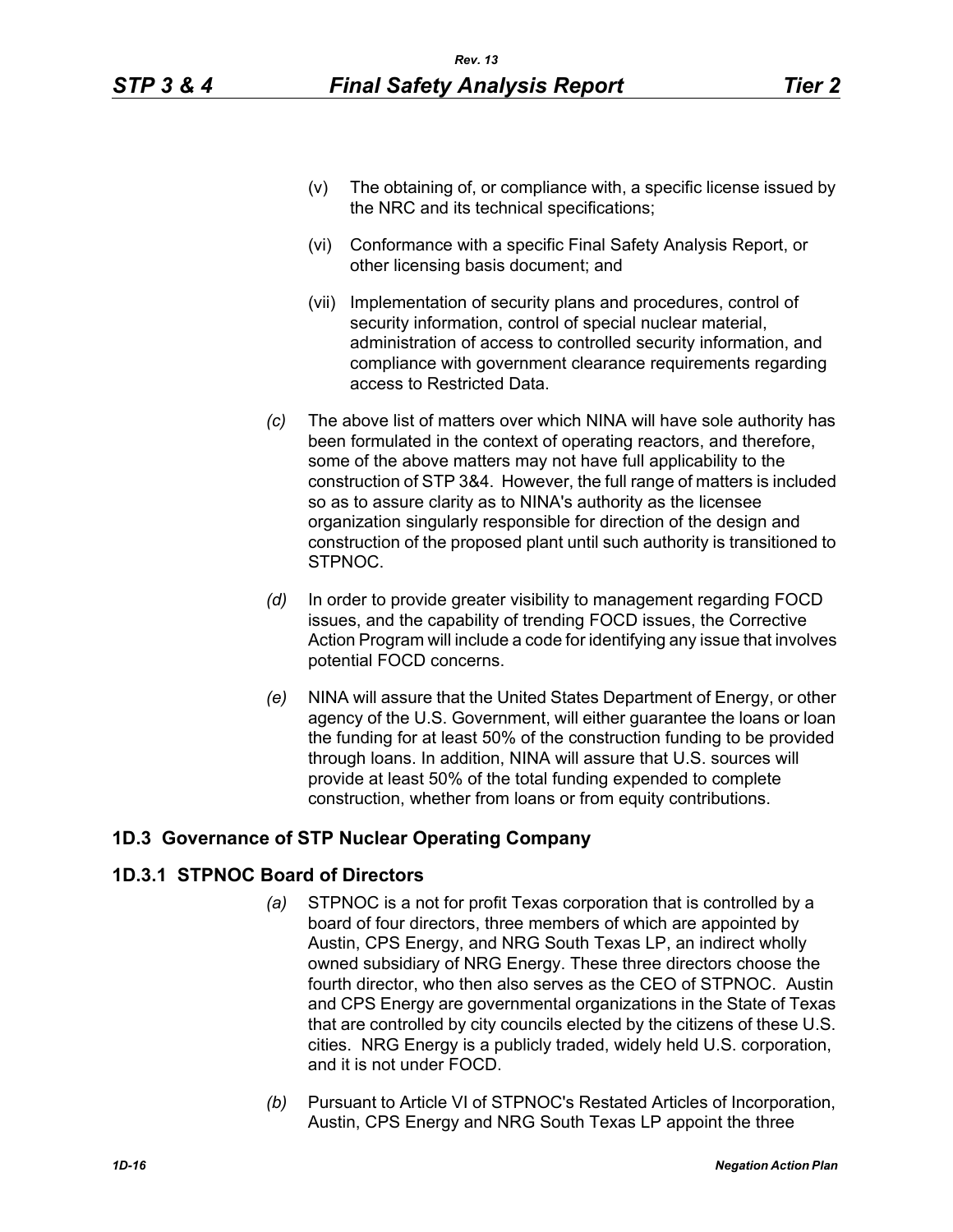"Participant Directors" of STPNOC. Notably, NRG South Texas LP is the successor to "Texas Genco LP," which is the entity named in the Restated Articles of Incorporation dated April 27, 2005. The three Participant Directors elect a fourth CEO/Director by a unanimous vote of all three. As such, all of the STPNOC directors currently are U.S. citizens appointed by organizations that are under U.S. control. The STPNOC directors control STPNOC pursuant to Article V of the Restated Articles of Incorporation, which provides that STPNOC "is to have no members," i.e., it has no owners, but rather "its affairs are managed by a Board of Directors."

- *(c)* STPNOC is subject to U.S. control, and it will exercise authority over nuclear safety and security matters free from any potential for foreign domination or control over its decision making in any area of concern to the NRC under 10 CFR 50.38 and Section 103.d of the Act. In particular, STPNOC is and will remain free from any foreign control or domination with regard to security matters, and STPNOC is subject to ongoing U.S. government oversight regarding foreign ownership, control or influence.
- *(d)* STPNOC maintains a Facility Security Clearance, and it has individual employees who maintain U.S. government security clearances. In connection with ongoing oversight of these security clearances, STPNOC periodically updates a "Certificate Regarding Foreign Interests" using Standard Form 328 (SF 328), which provides for disclosures regarding potential foreign ownership, control or influence.
- *(e)* The SF 328 includes various questions regarding a range of potential areas of foreign influence, including debt, foreign source income, foreign directors and executive personnel, contracts and agreements with foreigners, *etc*. Material changes to answers to any questions in the SF 328 are reported to NRC in accordance with 10 CFR 95.17(a)(1). Submittals to U.S. government security officials include the Department of Energy's forms identifying owners, officers, directors and executive personnel (OODEPs), and their citizenship. These OODEPs are submitted and periodically updated for STPNOC, as well as Austin, CPS Energy and the NRG Energy entities in the chain of control of NRG South Texas LP. Austin, CPS Energy and NRG South Texas LP do not "own" STPNOC, but they are treated like owners in connection with the government's security reviews, because they have the right to appoint the STPNOC Participant Directors.
- *(f)* Notably, neither NINA 3 nor NINA 4 has any rights regarding the appointment of the directors of STPNOC. If NINA 3 and/or NINA 4 acquired rights regarding appointment of directors in connection with their ownership interest in STP 3&4, any such rights would be subject to NRC notice and review requirements, *e.g.*, RIS 2000-01. Moreover, to the extent that NINA, NINA 3 and/or NINA 4 might be in a position to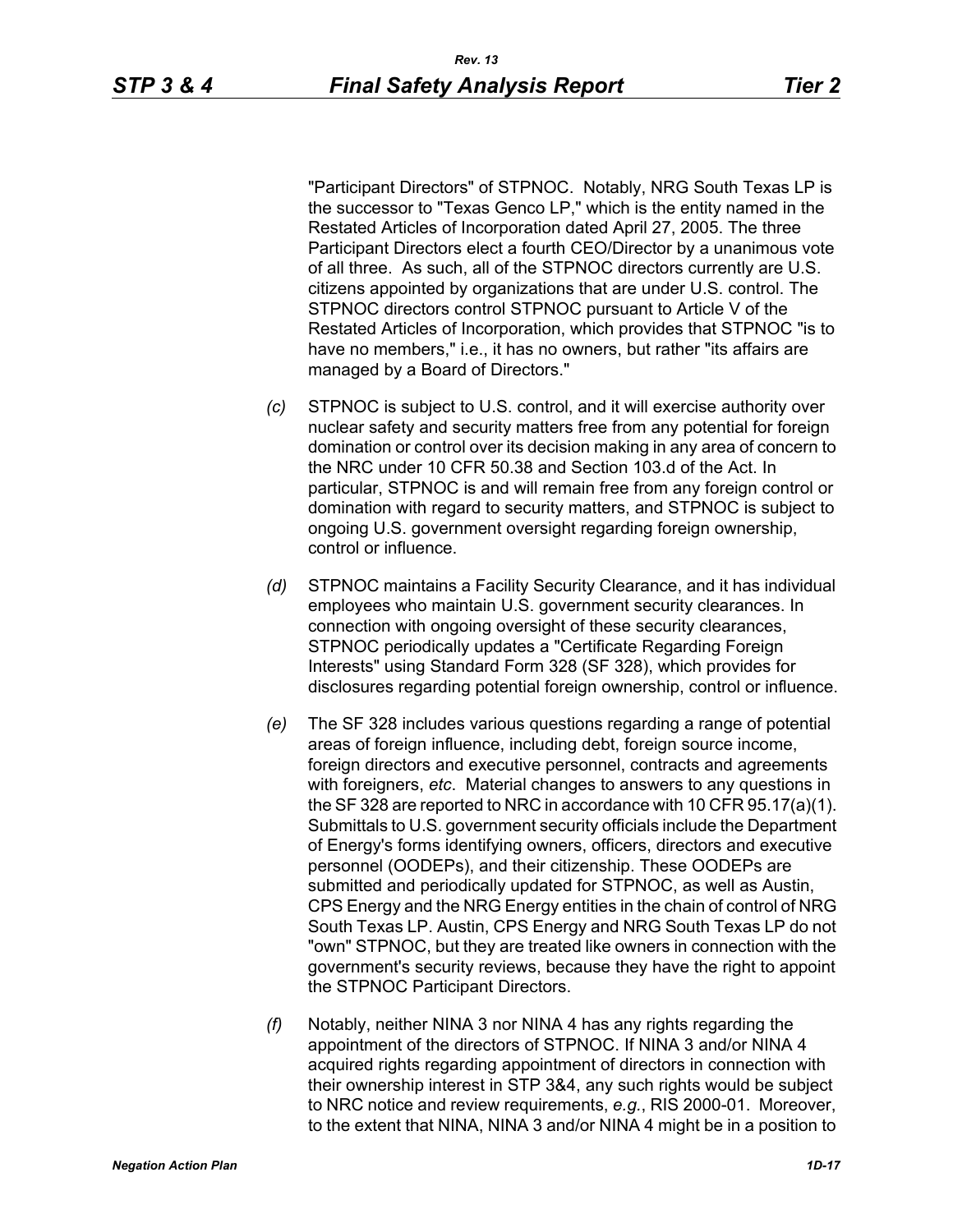control or influence the STPNOC Board, their role with respect to nuclear safety, security or reliability matters is circumscribed by the negation measures described in Section 2.0 of this Plan, including the authority of the Security Committee and the oversight of the Nuclear Advisory Committee to assure that potential FOCD is negated.

### **1D.3.2 South Texas Project Owners Committee and Operating Agreement**

- *(a)* The owner licensees for STP 3&4 (CPS Energy, NINA 3, and NINA 4) are members of the South Texas Project Owners Committee, and they have certain rights and decision making authority regarding financial and other matters pursuant to the terms of the Amended and Restated Participation Agreement effective November 17, 1997 (the "Participation Agreement"). As owners of South Texas Project, Units 1 and 2 (STP 1&2), Austin, CPS Energy and NRG South Texas LP are also members of the Owners Committee. Austin, CPS Energy and NRG South Texas LP have certain rights and decision making authority as part of the Owners Committee regarding both STP 1&2 matters and matters common to STP 1&2 and STP 3&4.
- *(b)* The matters to be addressed by the Owners Committee are specified in Section 9.3 of the Participation Agreement, which provides for certain administrative oversight of the South Texas Project by the Owners Committee. To the extent that NINA, NINA 3 and/or NINA 4 may be in a position to indirectly control or influence STPNOC through the participation of NINA 3 and/or NINA 4 in the Owners' Committee, their role with respect to nuclear safety, security or reliability matters is circumscribed by the negation measures described in Section 2.0 of this Plan, including the authority of the Security Committee and the oversight of the NAC to assure that potential FOCD is negated. Thus, if the Owners Committee were to make decisions influencing or implicating nuclear safety, security or reliability issues, then the rights of NINA 3 and/or NINA 4 as part of the Owners Committee would be exercised under U.S. control as provided for in Section 2.0 of this Plan. Moreover, under the terms of the Operating Agreement described further below, STPNOC itself has specific authority that would negate such influence.
- *(c)* Significantly, STPNOC is to be the licensee responsible for operation pursuant to the STP 3&4 licenses. STPNOC has entered into the South Texas Project Operating Agreement dated effective November 17, 1997 (the "Operating Agreement"), and this Operating Agreement governs the terms of its operation of all nuclear generating units at the South Texas Project. Pursuant to the terms of Section 2.1 of the Operating Agreement, STPNOC is granted all requisite authority to exercise its responsibilities as the operating licensee, including having "sole authority" in order "to make all decisions to protect public health and safety as required by the Operating Licenses and applicable laws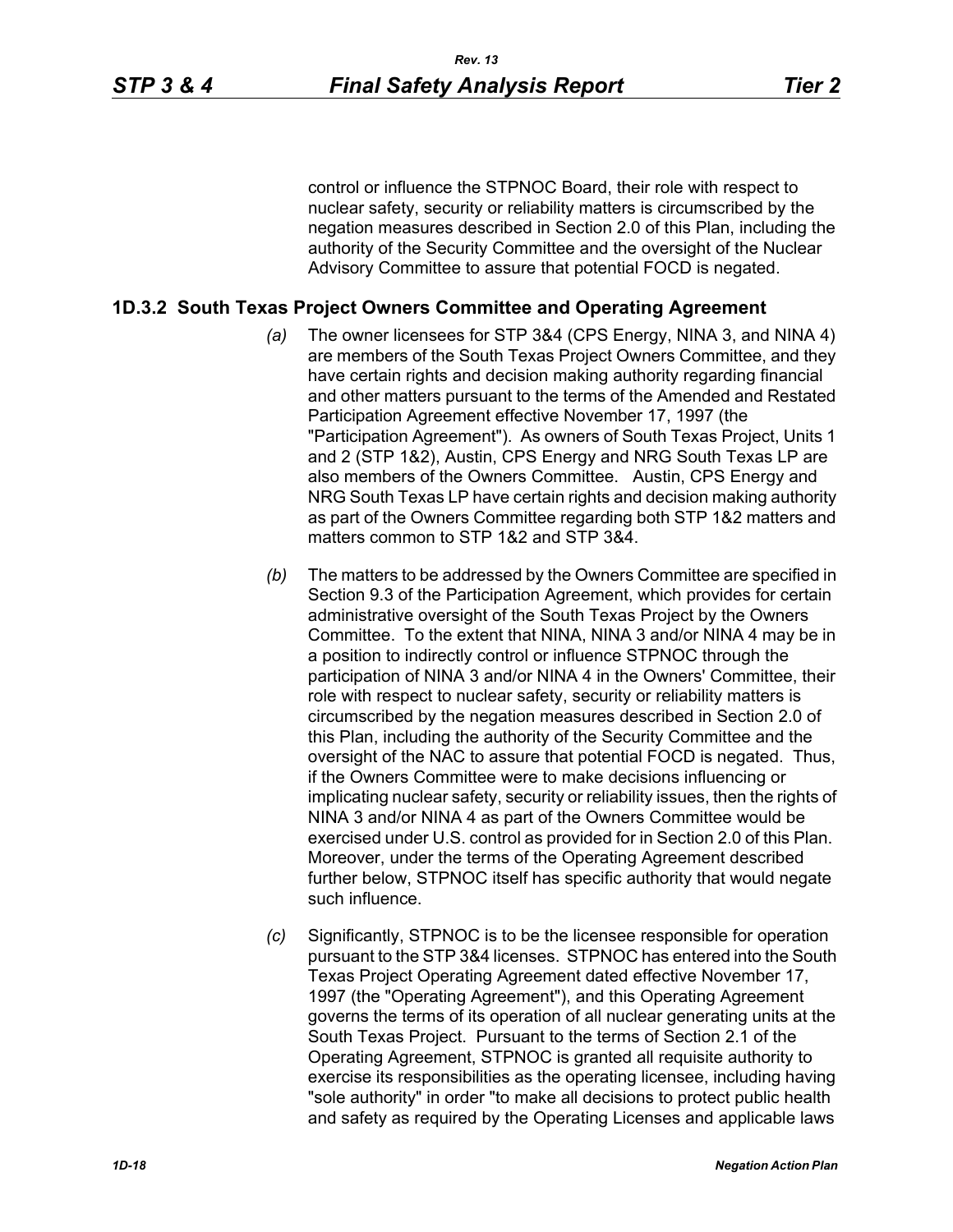and regulations and as are necessary to comply with applicable laws and regulations." These provisions assure STPNOC control, and therefore "U.S. control," over nuclear safety, security and reliability matters within the meaning of 10 CFR 50.38 and Section 103.d of the Act.

*(d)* As such, throughout the operation of STP 3&4, STPNOC will have sole responsibility with respect to matters involving nuclear safety, security or reliability, including compliance with all NRC nuclear safety and security requirements (STPNOC's "Sole Authority"). This includes denying unauthorized persons access to security information and assuring compliance with U.S. government requirements governing access to restricted data.

### **1D.4 Summary**

- *(a)* This Plan includes a robust set of mechanisms that provide defense in depth to assure that NINA and its licensee subsidiaries, as well as STPNOC, are governed through U.S. control over nuclear safety, security and reliability matters, so that no such entity either is or is expected in the future to be under FOCD within the meaning of 10 CFR 50.38 and Section 103.d of the Act. Under the terms of the NINA LLC Agreement, the ultimate decision making authority of NINA regarding nuclear safety, security and reliability matters has been delegated to the Security Committee, which itself is controlled by independent U.S. citizen directors.
- *(b)* STP 3&4 will be operated by STPNOC, a company that is under U.S. control. In addition, STP 3&4 will be owned 7.625% by CPS Energy, and 92.375% by NINA. NRG Energy owns approximately 90% of NINA, which under the NINA governance gives the NRG Energy Member on the NINA Board of Directors both a majority and supermajority of the votes for matters decided by the NINA Board, including the selection of independent Directors and the NINA CEO and CNO. The NINA CEO and CNO are required to be U.S. citizens who assure that U.S. control is exercised over the management of NINA.
- *(c)* Recognizing that day to day decision making is delegated to executive personnel, the Plan contemplates that a U.S. citizen CEO of NINA will assure U.S. control over matters that require U.S. control. The Plan includes a requirement that the CEO acknowledge a special duty to the U.S. government. In addition, the appointment of any successor CEO must be approved by the Security Committee, which provides additional assurance that the CEO will function as part of the team of U.S. citizens exercising a special duty to the U.S. government to assure compliance with respect to FOCD matters. Significantly, the CEO has access to the expert advice and resources of the NAC and has been given specific authority to refer a matter to the Security Committee, requiring that the Security Committee consider the matter in a Special Meeting. In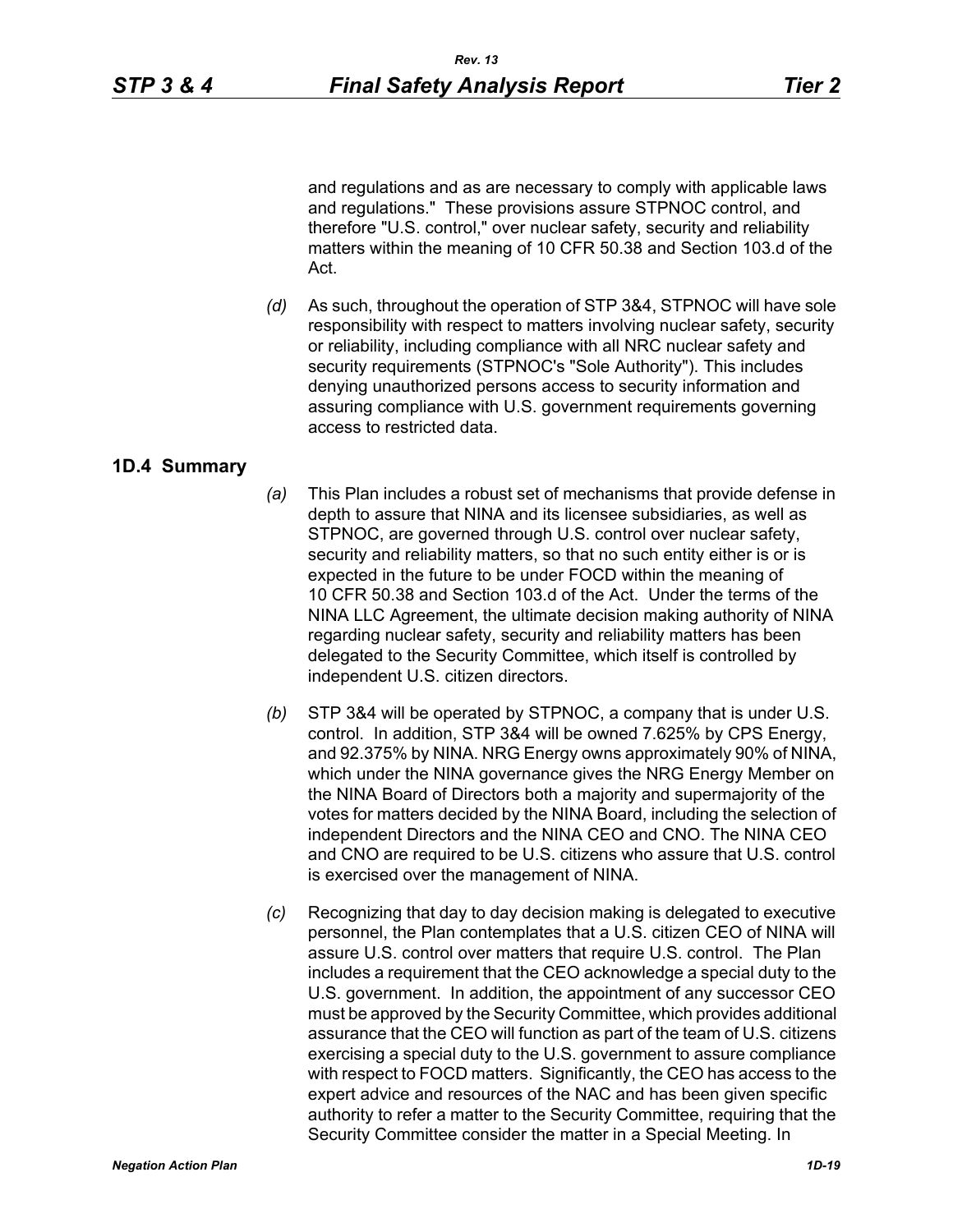addition, if any person is not satisfied with the resolution of an FOCD concern that is not referred to the Security Committee, that person may raise the issue directly to one or more members of the Security Committee. If any member of the Security Committee agrees that the issue should be brought before the Security Committee, a Special Meeting is required. This assures that even though matters may be delegated to executive personnel, influence over delegated matters cannot be used to circumvent the requirement for U.S. control and the ultimate authority of the Security Committee.

- *(d)* In addition, STPNOC will be the licensee responsible for the operation of STP 3&4. STPNOC is a U.S. company that is under U.S. control. Operation of STP 3&4 is subject to the Sole Authority of STPNOC, as necessary to assure that such operation is not subject to FOCD within the meaning of 10 CFR 50.38 and Section 103.d of the Act. To the extent that NINA, NINA 3 and/or NINA 4 might be able to exercise control or influence over STPNOC, the potential for foreign control, domination or influence over STPNOC regarding nuclear safety, security or reliability matters is mitigated by the negation measures described in Section 2.0 of this Plan.
- *(e)* Notably, Section 3.2(2) of the Standard Review Plan on Foreign, Ownership, Control and Domination specifically provides that further consideration is to be given to "whether the applicant is seeking authority to operate the reactor." STPNOC is the entity to be licensed as the operator, and its role as a U.S. controlled entity that will be responsible for nuclear safety and security throughout the operating life of STP 3&4 should be given great weight in evaluating FOCD issues.
- *(f)* Finally, the NAC will perform an ongoing monitoring function to assess FOCD issues and surface any potential concerns regarding FOCD matters. In addition, the expert resources of the NAC provide a pathway for continuous enhancement and improvement of the mechanisms to assure that any potential inappropriate FOCD is negated. This ongoing role provides further assurance that the required U.S. control of NINA and of the NRC licenses is maintained consistent with the provisions of 10 CFR 50.38 and Section 103.d of the Act.